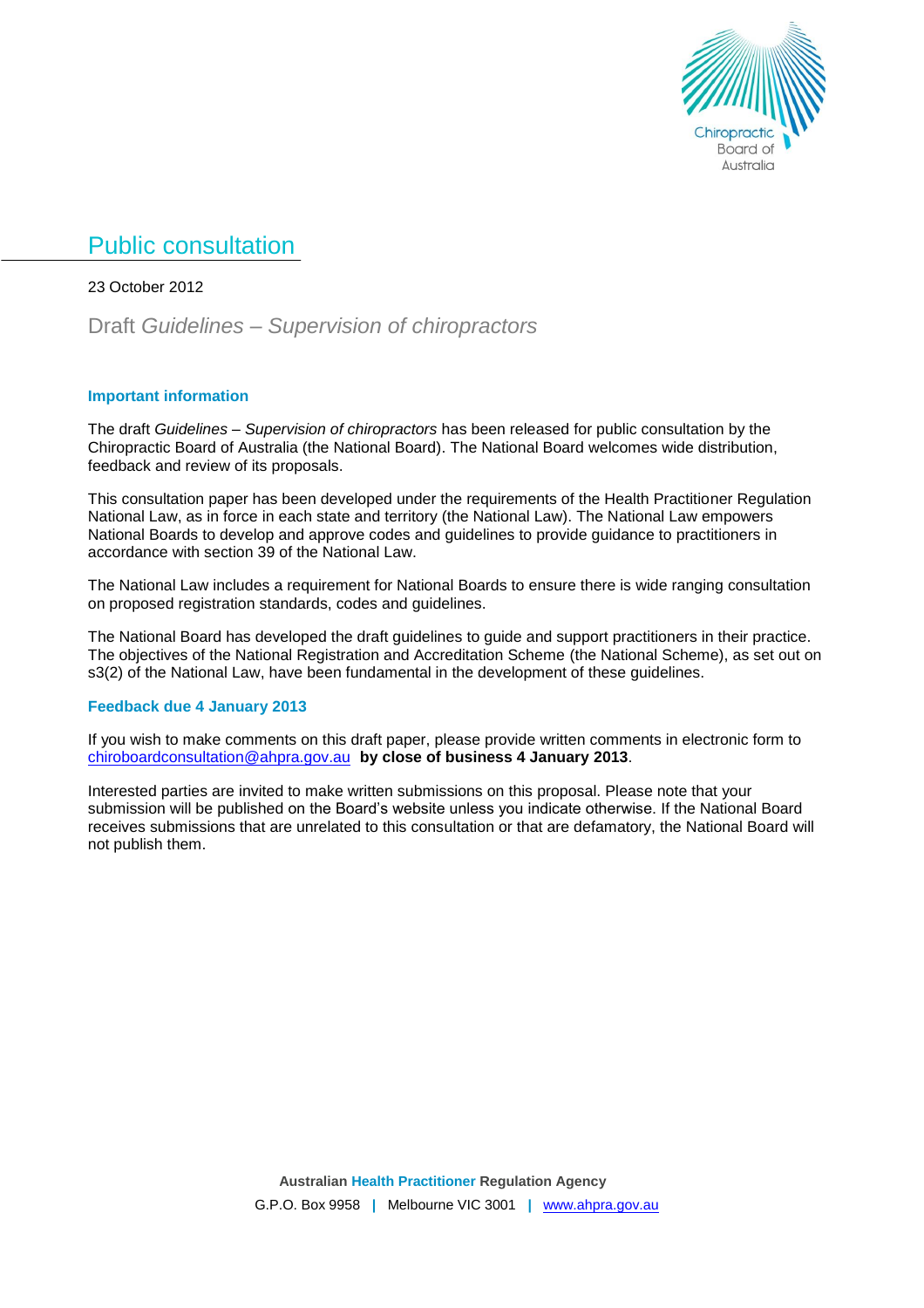

# Draft *Guidelines – Supervision of chiropractors*

# 23 October 2012

# Table of Contents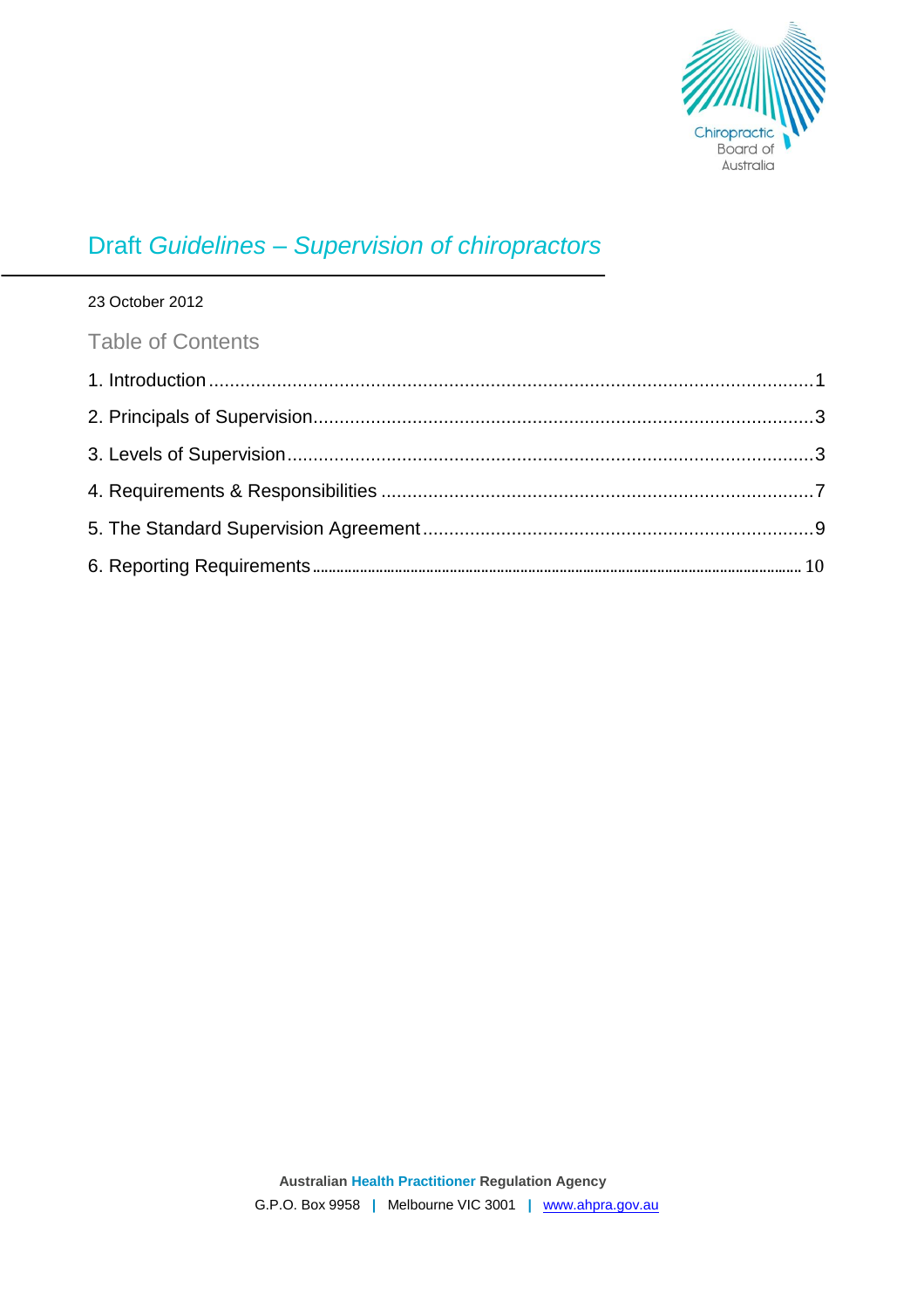

# 1. **Introduction**

These guidelines for supervision of chiropractors have been developed by the Chiropractic Board of Australia (the National Board) under section 39 of the Health Practitioner Regulation National Law, as in force in each state and territory (the National Law)*.*

The relevant sections of the National Law are set out in Appendix 1.

Guidelines approved by the *National Board* may be used as evidence of what constitutes appropriate professional conduct or practice for the chiropractic profession in proceedings against a chiropractor under the National Law, or a law of a co-regulatory jurisdiction. The Guidelines apply to registered chiropractors being supervised and registered chiropractors who agree to provide supervision, consistent with these guidelines.

#### **Purpose of these guidelines**

Patients have the right to expect delivery of safe, competent and contemporary health care services at all times, including when care is being provided under supervisory arrangements.

Appropriate supervision provides assurance to the National Board and the community that the registrant's practice is safe and is not putting the public at risk.

These guidelines set out the principles the National Board considers central to safe and effective supervision in a range of clinical contexts.

## **Summary**

Chiropractors in the following categories may be required to work under supervision for a period of time:

- chiropractors with limited registration
- chiropractors with conditions or undertakings related to their registration, or
- chiropractors returning to practice after a prolonged absence.

Chiropractors in these categories may be directed by the National Board to work under supervision to further develop their competence (such as to work towards general registration) or to address a conduct, performance or health issue that has been assessed as impacting their safe and/or appropriate practice.

Supervision requirements may be different for each practitioner. Requirements will be tailored to meet the purpose of supervision, the practitioner's particular circumstances, experience and learning needs.

The details of each supervision arrangement will be set out in a separate document, the *Supervised practice plan*.

Supervision may be at different levels (as described in *Table 1: Levels of supervision*). Flexibility in supervisory arrangements is essential to ensure that diverse settings, complexities of different cases, individual capabilities and expectations can be accommodated.

These guidelines set out:

- 1. principles of supervision
- 2. levels of supervision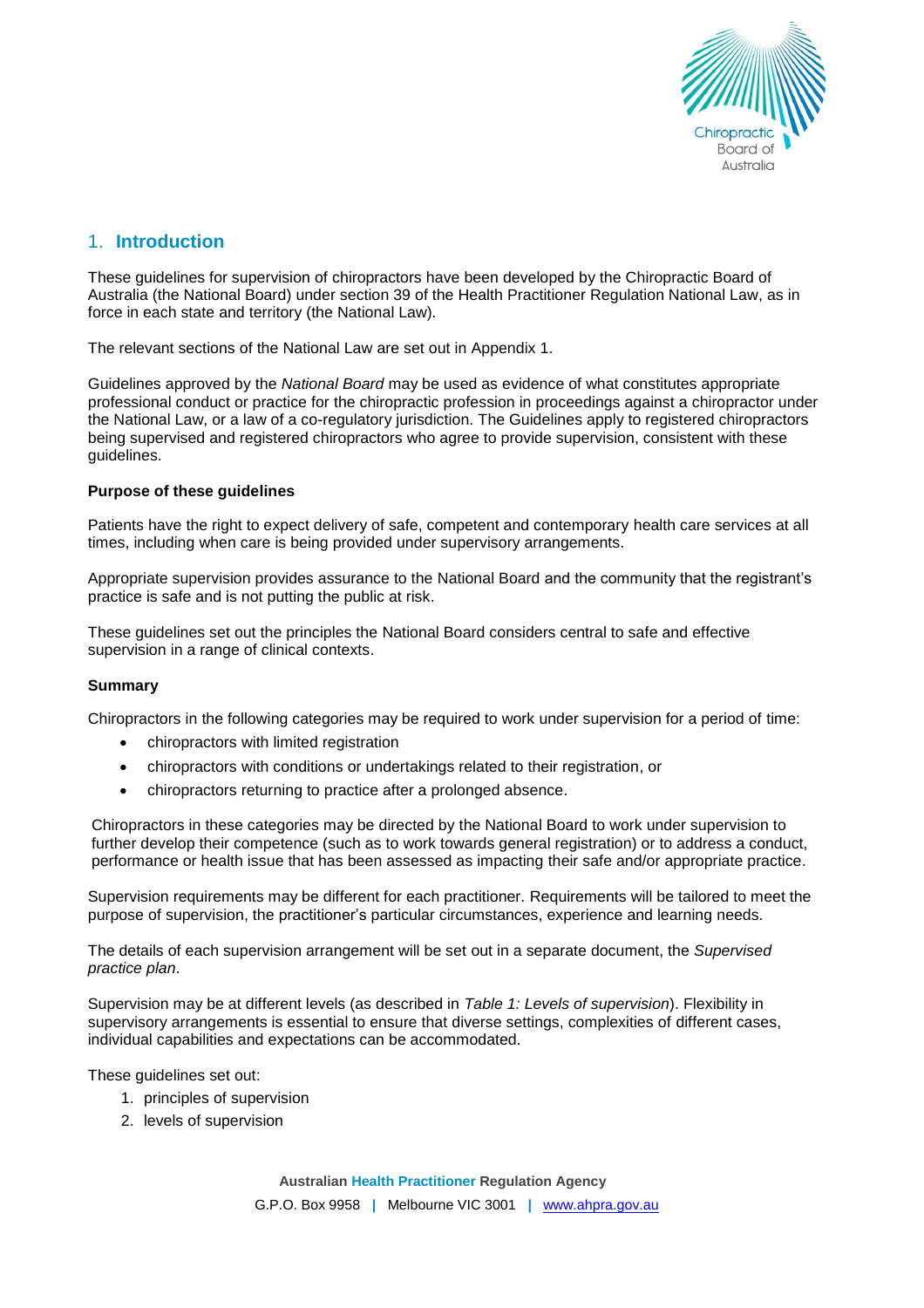

- 3. requirements and responsibilities
- 4. the standard *Supervision agreement*, and
- 5. reporting requirements.

#### **Scope**

These guidelines, and the principles that underpin them, may be considered in a range of registration and notification matters resulting in supervision arrangements, including for practitioners*:*

- returning to practice after an absence in accordance with the National Board's *Recency of practice registration standard*
- who have a condition on their registration or who have entered into an undertaking that requires supervision
- who make a significant change to a different field or scope of practice, and
- who hold a type of limited registration where supervision is a requirement of registration.

These guidelines apply to both the practitioner providing the supervision (supervisor) and the supervised practitioner (supervisee).

These guidelines may also inform a *Supervised practice plan* arising out of a health, conduct or performance matter. Supervision requirements may be determined by another entity, such as a panel or tribunal.

The scope of these guidelines **is not intended** to cover:

- supervision of students
- mentoring or counseling of practitioners, or
- performance responsibilities of managers.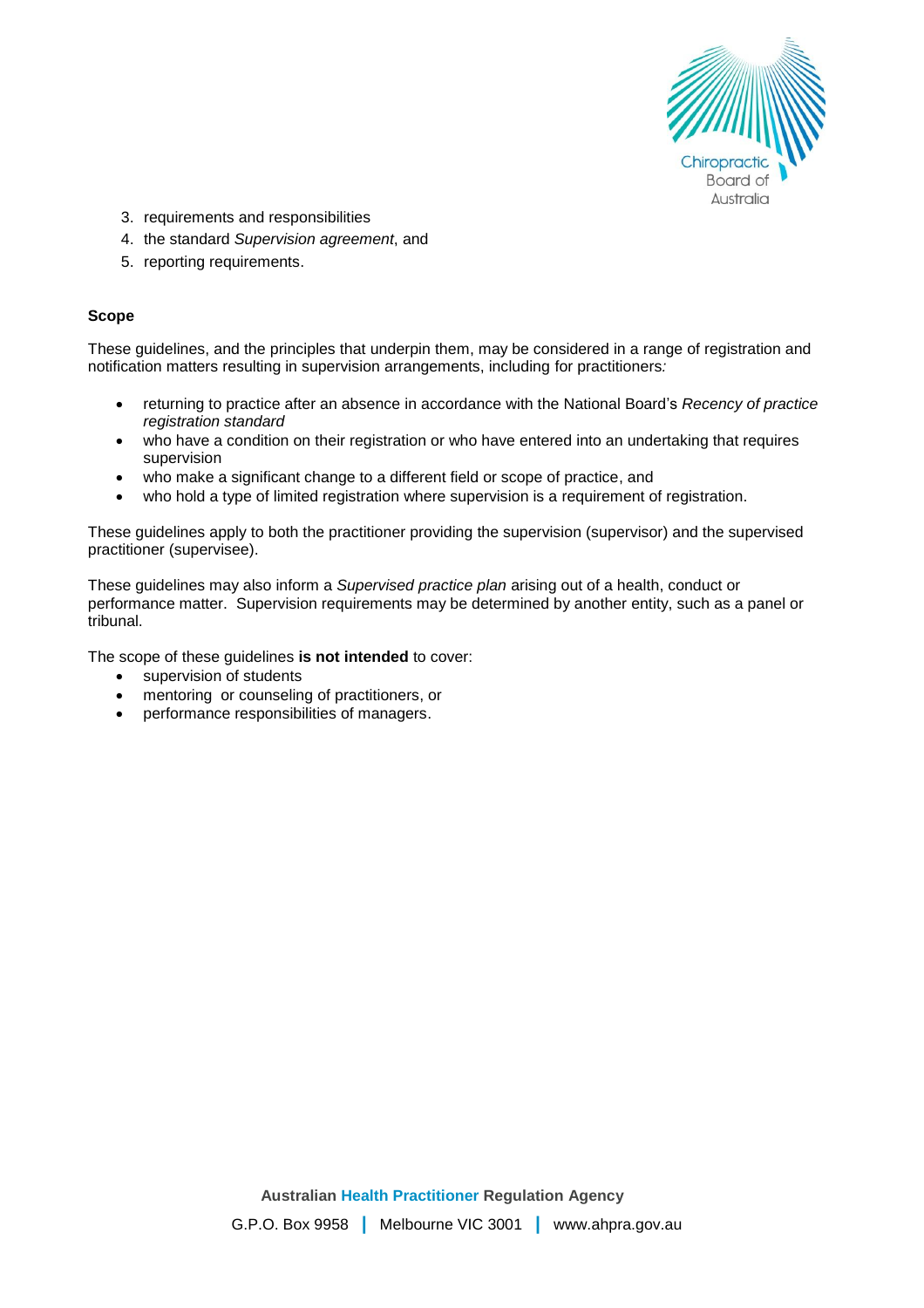# **2. Principles of supervision**

The following principles convey the expectations of the National Board in supervision arrangements, pursuant to these guidelines and in consideration of the objectives and guiding principles of the National Law.

- 1. It is the professional responsibility of each supervisee to:
	- work within the limits of their competence, and
	- reflect on and participate in determining their own learning needs (including the supervision requirements and the specific position the supervisee is proposing to work in)
- 2. For all supervisees, the type and level of supervision must be matched to:
	- individual needs
	- the level of risk associated with the position
	- the purpose of the supervision, and
	- supervisee capabilities.

Supervisory arrangements need to be modified over time, in keeping with progress made, and will generally need to be able to accommodate changes in supervisors (within the parameters agreed by the National Board).

- 3. Before supervision begins, the supervisor, the supervisee and the National Board need to agree on the duration and content of the supervised practice plan and the reporting requirements, including the period for review if it varies from the standard periods outlined in the supervision levels below.
- 4. The onus rests with the supervisee to ensure the reporting requirements are met as agreed in the supervised practice plan. However, the supervisor also has a responsibility to adhere to the agreement he or she enters into with the National Board and appropriately oversee the supervisee's practice.
- **5.** A supervisor accepts a professional responsibility to the National Board to properly supervise the supervisee. A supervisor remains responsible for the clinical care, or oversight of the clinical care, provided by the supervisee, commensurate with the level of supervision.

## 3. **Levels of supervision**

The levels of supervision are designed to ensure that the supervisee practises safely.

The level of supervision required will depend on a number of factors, as listed below, which should be considered by all parties involved in the development of a *Supervised practice plan*. The National Board will also consider these factors when initially approving and reviewing the plan.

The factors include, but are not limited to:

- 1. the purpose of supervision
- 2. the previous practice experience, qualifications, skills and attributes of the supervisee
- 3. where relevant, the requirements of the position, as outlined in the position description provided with the application
- 4. the level of risk associated with the purpose of supervision and the competence and suitability of the practitioner, the position description, the location and the availability of clinical and other relevant support, and/or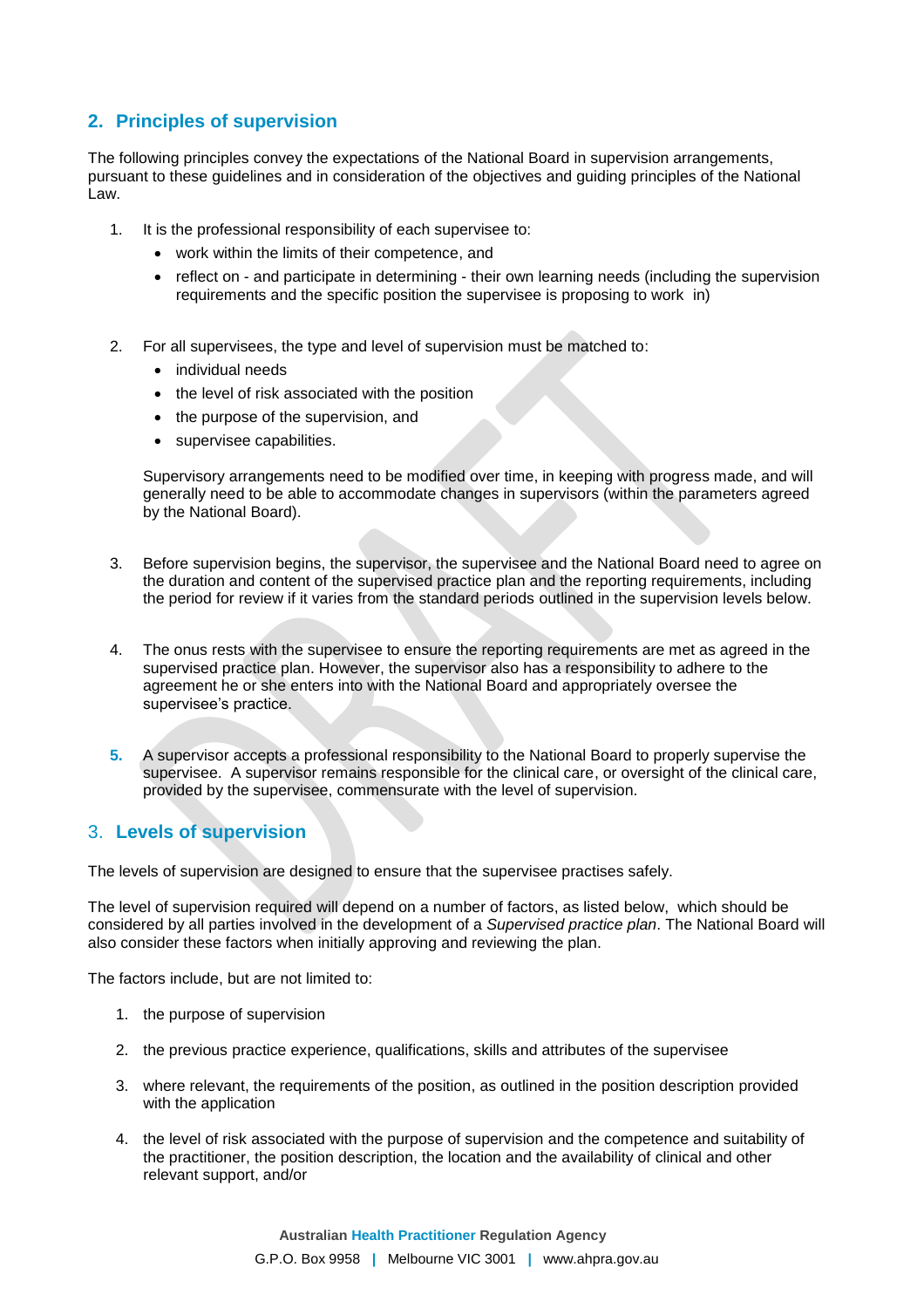5. where relevant, any requirements imposed by a third party (e.g. tribunal) under the *National Law* or the organisation where the supervision will take place.

The commencement level of supervision and the progression through the levels of supervision will be determined through the approval by the National Board of the individual's *Supervised practice plan*, and as agreed by all parties. If concerns are raised in the supervision reports or by the supervisor directly, the *Supervised practice plan* will be amended by the National Board as necessary. Not all supervisees will need to commence on level one and not all supervisees will be expected to or be capable of progressing to level four supervision. The authority for determining progression between levels is set out in the *Supervised practice plan*.

Table 1: Levels of supervision summarises the four levels of supervision and the likely reporting timeframe for each level. The table also lists some possible uses for the different levels of supervision.

The table refers to the usual frequency of reports but this may be modified for an individual *Supervised practice plan*. It should be noted that the National Board or the supervisor may, at any time, exercise its discretion to ask for/provide a report.

| Level | <b>Summary</b>                                                                            | <b>Specifications</b>                                                                                                                                                                                                                                                                                | <b>Typical reporting</b><br>frequency for level                                                                                                                                                                                                                  | <b>Example of possible</b><br>use for level of<br>supervision <sup>1</sup>                                                                                                                                                                                                                                                                                                                                                                                                                                                                                                                                                     |
|-------|-------------------------------------------------------------------------------------------|------------------------------------------------------------------------------------------------------------------------------------------------------------------------------------------------------------------------------------------------------------------------------------------------------|------------------------------------------------------------------------------------------------------------------------------------------------------------------------------------------------------------------------------------------------------------------|--------------------------------------------------------------------------------------------------------------------------------------------------------------------------------------------------------------------------------------------------------------------------------------------------------------------------------------------------------------------------------------------------------------------------------------------------------------------------------------------------------------------------------------------------------------------------------------------------------------------------------|
| 1     | The supervisor takes<br>direct and principal<br>responsibility for<br>individual patients | The supervisor must be<br>physically present at the<br>workplace as per the<br>Supervised practice<br>plan.<br>Supervision via<br>telephone (indirect) is<br>not permitted.<br>The supervisee must<br>consult the supervisor<br>about the management<br>of each patient before<br>care is delivered. | Report after the first<br>month then at monthly<br>intervals and at renewal.<br>If the supervisee is only<br>expected to be at level<br>one for less than one<br>month, the Supervised<br>practice plan could<br>specify a report (e.g.<br>verbal) by exception. | As the highest level of<br>supervision, this level<br>may be used:<br>• to determine the<br>current level of<br>competence of the<br>practitioner and inform<br>further levels of<br>supervision under a<br>Supervised practice<br>plan<br>in a Supervised<br>practice plan arising<br>from a health, conduct<br>or performance matter,<br>and/or<br>$\bullet$ for a brief period (e.g.<br>one week, 8 sessions<br>etc), to confirm that<br>the <i>supervisee</i> is able<br>to progress to level<br>two supervision.<br>This level of supervision<br>may not be relevant to<br>practitioners not<br>involved in clinical care |

*Table 1: Levels of supervision*

 $\overline{a}$ 

<sup>1</sup> This column lists the typical use of a supervision level. It should be noted, however, that the Board may, at any time, exercise its discretion to determine the supervision level.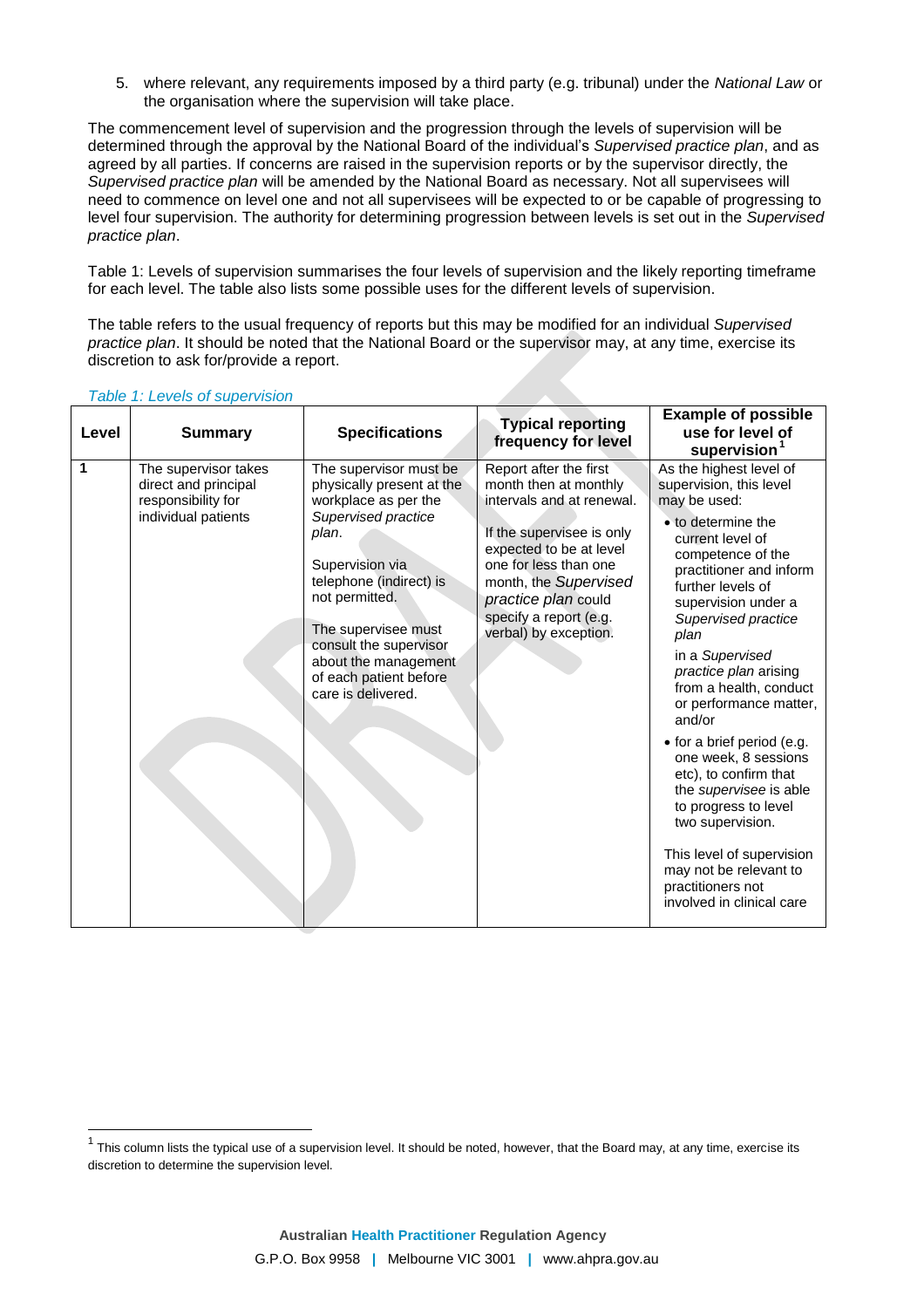| Level        | <b>Summary</b>                                                                                         | <b>Specifications</b>                                                                                                                                                                                                                                                                                                                                                                                                                                                                                                                                                                                                                                                                                                                                                                                                                                                             | <b>Typical reporting</b><br>frequency for level                                                                                        | <b>Example of possible</b><br>use for level of<br>supervision <sup>1</sup>                                                                                                                                                                                                                                                         |
|--------------|--------------------------------------------------------------------------------------------------------|-----------------------------------------------------------------------------------------------------------------------------------------------------------------------------------------------------------------------------------------------------------------------------------------------------------------------------------------------------------------------------------------------------------------------------------------------------------------------------------------------------------------------------------------------------------------------------------------------------------------------------------------------------------------------------------------------------------------------------------------------------------------------------------------------------------------------------------------------------------------------------------|----------------------------------------------------------------------------------------------------------------------------------------|------------------------------------------------------------------------------------------------------------------------------------------------------------------------------------------------------------------------------------------------------------------------------------------------------------------------------------|
| $\mathbf{2}$ | The supervisor and<br>supervisee share the<br>responsibility for<br>individual patients                | As per the Supervised<br>practice plan, the<br>supervisor must be<br>physically present at the<br>workplace for the<br>majority of time when the<br>supervisee is providing<br>clinical care.<br>When the supervisor is<br>not physically present,<br>they must always be<br>accessible by telephone<br>or other means of<br>telecommunication such<br>as videoconference and<br>available to observe and<br>discuss.<br>The supervisee must<br>inform the supervisor at<br>agreed intervals about<br>the management of each<br>patient; this may be after<br>the care has been<br>delivered.<br>If the approved<br>supervisor is temporarily<br>absent during any day,<br>then the supervisor must<br>make appropriate<br>arrangements for<br>alternative supervision,<br>such as a practitioner<br>with general or specialist<br>registration providing<br>temporary oversight. | When commencing at<br>Level 2 supervision: a<br>report after the first<br>month, then at three<br>monthly intervals and at<br>renewal. | • Initially for limited<br>registration for<br>teaching or research<br>when clinical practice<br>is also being<br>undertaken.<br>• Initially for limited<br>registration for<br>postgraduate training<br>or supervised practice.<br>• In a supervised<br>practice plan arising<br>from a health, conduct<br>or performance matter. |
| 3            | The supervisee takes<br>primary responsibility for<br>their practice, including<br>individual patients | The supervisor must<br>ensure that there are<br>mechanisms in place for<br>monitoring whether the<br>supervisee is practising<br>safely.<br>The supervisee is<br>permitted to work<br>independently, provided<br>the supervisor is readily<br>contactable by telephone<br>or other means of<br>telecommunication such<br>as videoconference.<br>The supervisor must<br>conduct regular reviews<br>of the supervisee's<br>practice.                                                                                                                                                                                                                                                                                                                                                                                                                                                | When commencing at<br>Level 3 supervision: a<br>report after the first<br>month, then at three<br>monthly intervals and at<br>renewal. | Second stages of a<br>Supervised practice plan<br>after the practitioner has<br>progressed through level<br>1 or 2 supervision.                                                                                                                                                                                                    |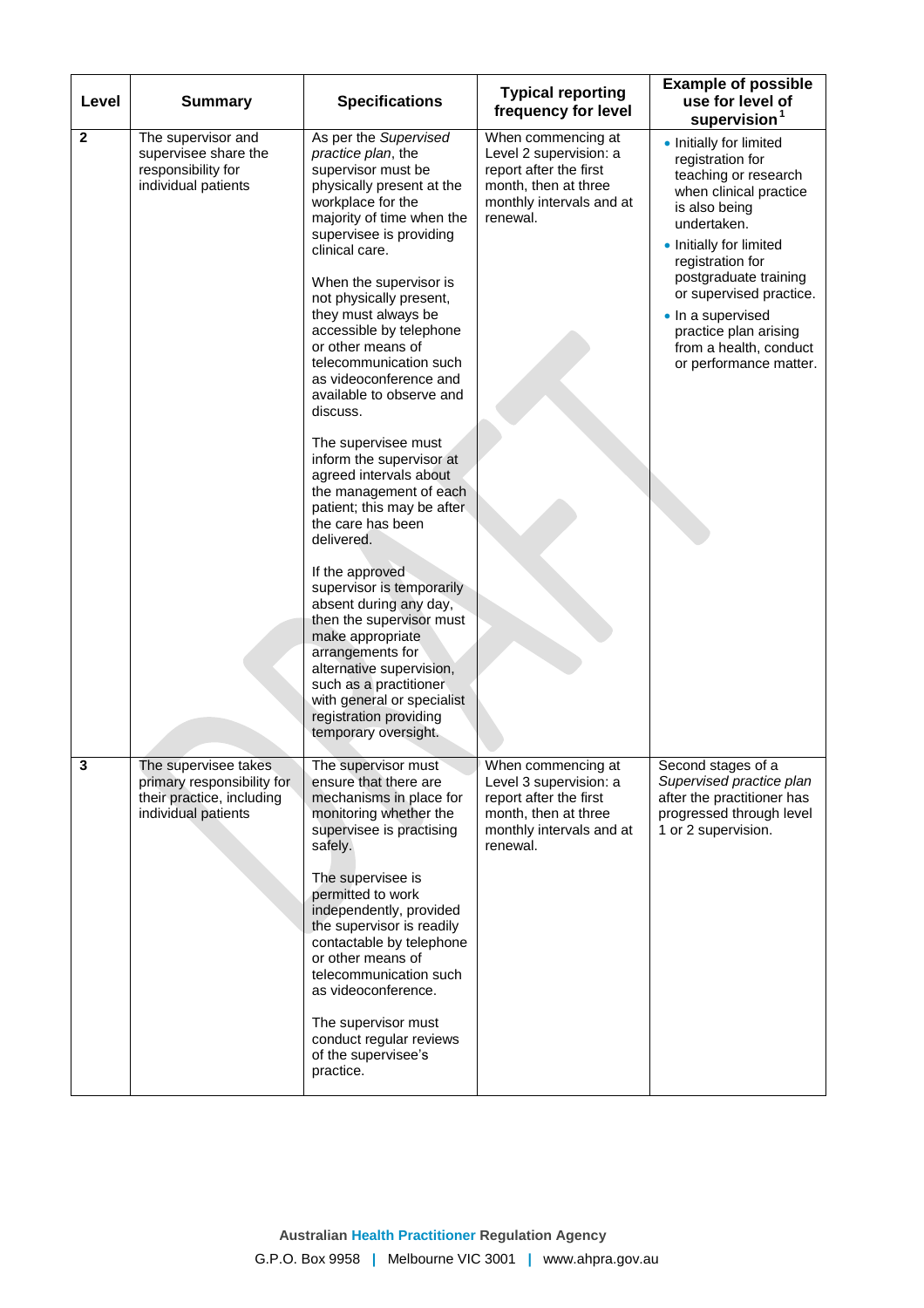| Level | <b>Summary</b>                                                                                                                                       | <b>Specifications</b>                                                                                                                                                                                                                                        | <b>Typical reporting</b><br>frequency for level                                                                                      | <b>Example of possible</b><br>use for level of<br>supervision $1$                                                                 |
|-------|------------------------------------------------------------------------------------------------------------------------------------------------------|--------------------------------------------------------------------------------------------------------------------------------------------------------------------------------------------------------------------------------------------------------------|--------------------------------------------------------------------------------------------------------------------------------------|-----------------------------------------------------------------------------------------------------------------------------------|
| 4     | The supervisee takes full<br>responsibility for their<br>practice, including<br>individual patients within<br>the supervisor's general<br>oversight. | The supervisor must<br>provide broad oversight<br>of the supervisee's<br>practice.<br>The supervisor must be<br>available for case review<br>or consultation if the<br>supervisee requires<br>assistance in person or<br>by other means of<br>communication. | When commencing at<br>Level 4 supervision: a<br>report after the first<br>month, then at six<br>monthly intervals and at<br>renewal. | Later stages of a<br>Supervised practice plan<br>after the practitioner has<br>progressed through level<br>1, 2 or 3 supervision. |
|       |                                                                                                                                                      | The approved supervisor<br>must conduct periodic<br>reviews of the<br>supervisee's practice.                                                                                                                                                                 |                                                                                                                                      |                                                                                                                                   |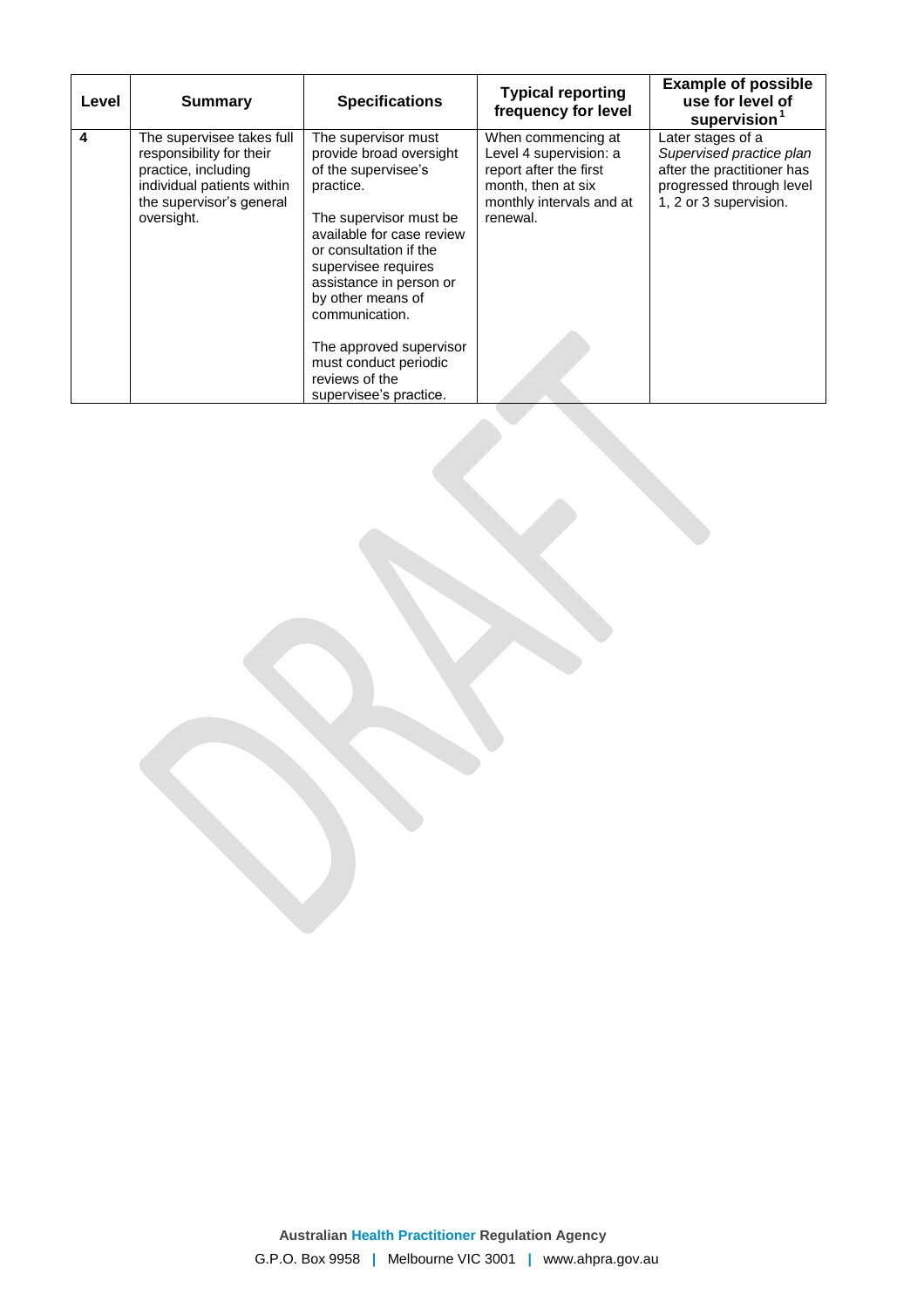# 4. **Requirements and responsibilities**

#### **Requirements for supervisors**

A supervisor must:

- meet the requirements specified in the definition of a supervisor.
- formally consent to act as a supervisor
- be able to comply with the requirements of the *Supervised practice plan*, and
- must be approved by the National Board.

The relationship between supervisor and supervisee must be professional. Supervisors should be mindful of the requirements of supervisors as set out in the *Code of conduct for chiropractors*<sup>2</sup>. Good practice involves avoiding any potential for conflict of interest in the supervisory relationship, for example, by supervising someone who is a close relative or friend, or where there is another potential conflict of interest that could impede objectivity and/or interfere with the supervisee's achievements of learning outcomes or relevant experience.

#### **Responsibilities of the supervisor**

 $\overline{a}$ 

Responsibilities of the supervisor include:

- 1. taking reasonable steps to ensure that the supervisee is practising safely by such measures as direct observation, individual case review, and remediation of identified problems as required by the level of supervision
- 2. providing clear direction and constructive feedback and be clear about how they can be contacted by the practitioner when the practitioner is practising, during working hours and after hours
- 3. ensuring that the supervisee is practising in accordance with the *Supervised practice plan* and work arrangements approved by the National Board and report to the National Board if the supervisee is not doing so
- 4. providing clear direction to the supervisee on their legal responsibilities and the constraints within which they must operate, the ethical principles that apply to the profession, and the expectation that the supervisee will act in accordance with the directions of the supervisor and the consequences if they do not
- 5. understanding the significance of supervision as a professional undertaking and commit to this role including regular, one-on-one, scheduled time with the supervised practitioner which is free from interruptions as required by the *Supervised practice plan*.
- 6. disclosing to the National Board any potential conflict of interest, for example a personal relationship or business partnership with the supervisee<sup>3</sup>
- 7. being accountable to the National Board and provide honest, accurate and responsible reports in the approved form at intervals determined by the *Supervised practice plan*
- 8. understanding that the responsibility for determining the type and amount of supervision required within the framework of the *Supervised practice plan* may be informed by the supervisor's assessment of the supervisee

<sup>2</sup> *Code of conduct for chiropractors* - www.chiropracticboard.gov.au/Codes-Guidelines.aspx

<sup>3</sup> A personal relationship or business partnership between the supervisee and supervisor is not encouraged but will be considered in the context of the matter under consideration by the Board.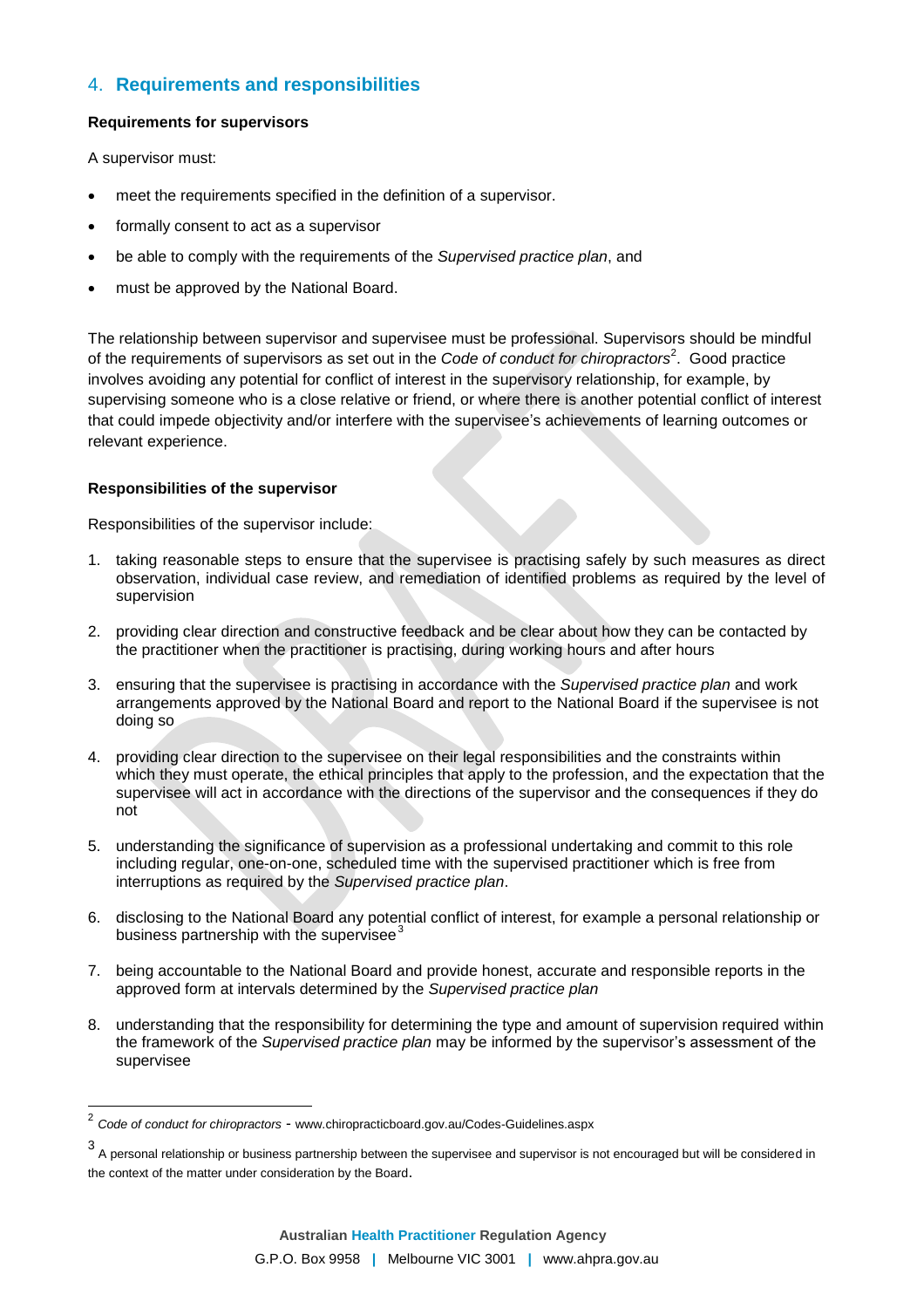- 9. only delegating tasks that are appropriate to the role of those being supervised and that are within the scope of training, competence and capability of the supervisee
- 10. maintaining adequate written records relating to the supervisee's practice to assist in transition if there is an unexpected need to change supervisors
- 11. notifying AHPRA or the National Board immediately if:
	- the relationship with the supervisee breaks down
	- there are concerns that the supervisee's clinical performance, conduct or health is placing the public at risk
	- the supervisee is not complying with conditions imposed or undertakings accepted by the National Board or is in breach of any requirements on registration
	- the supervisee is not complying with the supervision requirements or there are any significant changes to those requirements, such as extended absences or periods of non-practice
	- the supervisor is no longer able to provide the level of supervision that is required by the *Supervised practice plan*. The plan should indicate what, if any, leave arrangements are appropriate for the supervisor and backup plans in the event of an unexpected absence.
	- Issues arise that may be subject to the prescribed mandatory reporting requirements of the National Law as set out in the *Guidelines on mandatory reporting* issued by the National Board<sup>4</sup>

Should a supervisor fail to properly discharge their obligations under these guidelines and the *Supervised practice plan*, the National Board may consider whether the supervisor has engaged in unprofessional conduct.

The supervisor is responsible for the professional conduct and performance of the supervisee and obligations set out in the *Supervised practice plan*.

When supervising a Limited registrant the supervisor must ensure that the practitioner, who has not practised in an Australian health care setting, is provided with a practice induction/orientation program. The program will need to include an overview of the health system in Australia, an introduction to professional standards and regulatory information, and information on cultural diversity.

#### **Requirements of supervisees**

Supervisees must:

- at the outset, and in conjunction with the supervisor, establish their learning needs, the context relevant to the need for supervision and any other issues that may affect an effective supervisory arrangement
- take joint responsibility for establishing a schedule of regular meetings with the supervisor and make all reasonable efforts within the supervisee's control to ensure that these meetings take place
- be adequately prepared for meetings with their supervisor
- participate in assessments conducted by the supervisor to assist in determining future supervision needs and progress
- recognise the limits of their professional competence, seek appropriate guidance and assistance, and follow directions and instructions from their supervisor as required
- familiarise themselves, and comply with, the legal, regulatory and professional responsibilities applicable to their practice
- advise the supervisor immediately of any issues or clinical incidents during the period of supervision which could adversely impact on patient care
- reflect on and respond to feedback

 $\overline{a}$ <sup>4</sup> www.chiropracticboard.gov.au/Codes-Guidelines.aspx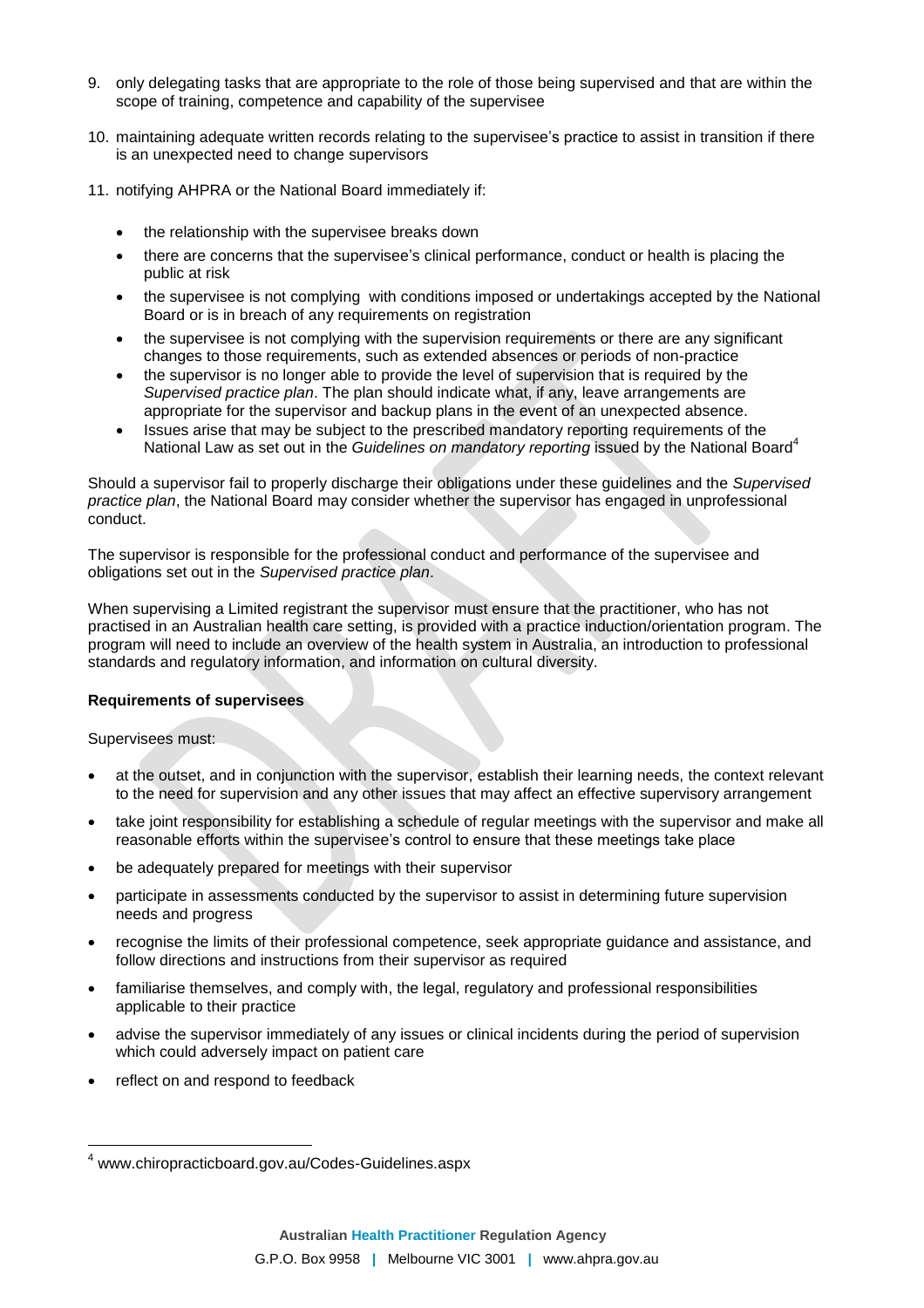- inform the National Board and supervisor if the conditions or requirements of their supervision are not being met or if the relationship with the supervisor breaks down
- inform the supervisor and National Board of any leave or breaks in practice that may impact on the requirements of the supervised practice plan
- notify the National Board in writing within seven calendar days if the approved supervisor is no longer able to provide supervision, and immediately cease practice if there is no back up supervisor available as specified in the supervised practice plan, and
- provide remuneration to the Supervisor (if applicable), as set out in the *Supervision agreement* (Appendix 3).

Should a supervisee fail to properly discharge their obligations under these guidelines and the supervised practice plan, the National Board may consider whether the supervisee has engaged in unprofessional conduct.

## 5. **The** *Standard supervision agreement*

 $\overline{a}$ 

The *Standard supervision agreement* contains general information about the parties involved, the supervised practice plan and terms of agreement for both *the supervisor and supervisee*. A template is attached as Appendix 3.

## **Developing a supervised practice plan and setting reporting requirements**

The *Supervised practice plan* as described in this document sets out the supervision requirements, including the expected progression through the levels of supervision and reporting to the National Board or its delegate. The required content and a temple for the development of the *Supervised practice plan* is set out in Part B of Appendix 3.

A *Supervised practice plan* may be required by a registration standard, for example relating to limited registration, or by a condition imposed on the practitioner's registration, where supervision arises from action relating to the practitioner's health, performance or conduct. A supervision plan, including the reporting requirements, will align with any conditions imposed by the National Board, including review requirements.

It is critical that supervisors have adequate time for their supervision role. Accordingly, if a supervisor proposes to supervise a number of supervisees, the National Board may seek assurance that the supervisor has the capacity for this responsibility and can provide appropriate support.

The *Supervised practice plan* must be approved by the National Board prior to commencement of the supervisory period and be accompanied by the proposed supervisor's formal agreement to provide supervision as determined by the National Board.<sup>5</sup> When a practitioner is applying for limited registration, they must submit their proposed supervised practice plan on the relevant template with their application for limited registration.

The supervisor must obtain approval of the National Board for any proposed changes to the *Supervised practice plan* before they are implemented.

#### **Specific requirements for those practising under supervision as a requirement for limited registration**

For practitioners who have attained their primary qualifications outside Australia, a *Supervised practice plan* may be required to include an orientation or introduction to the Australian healthcare system, and information on cultural differences. If included, this orientation may be the subject of a specific report beyond the agreed reporting requirements.

 $5$  The Board retains the discretion to amend any aspect of the supervision practice plan, including the nominated supervisor.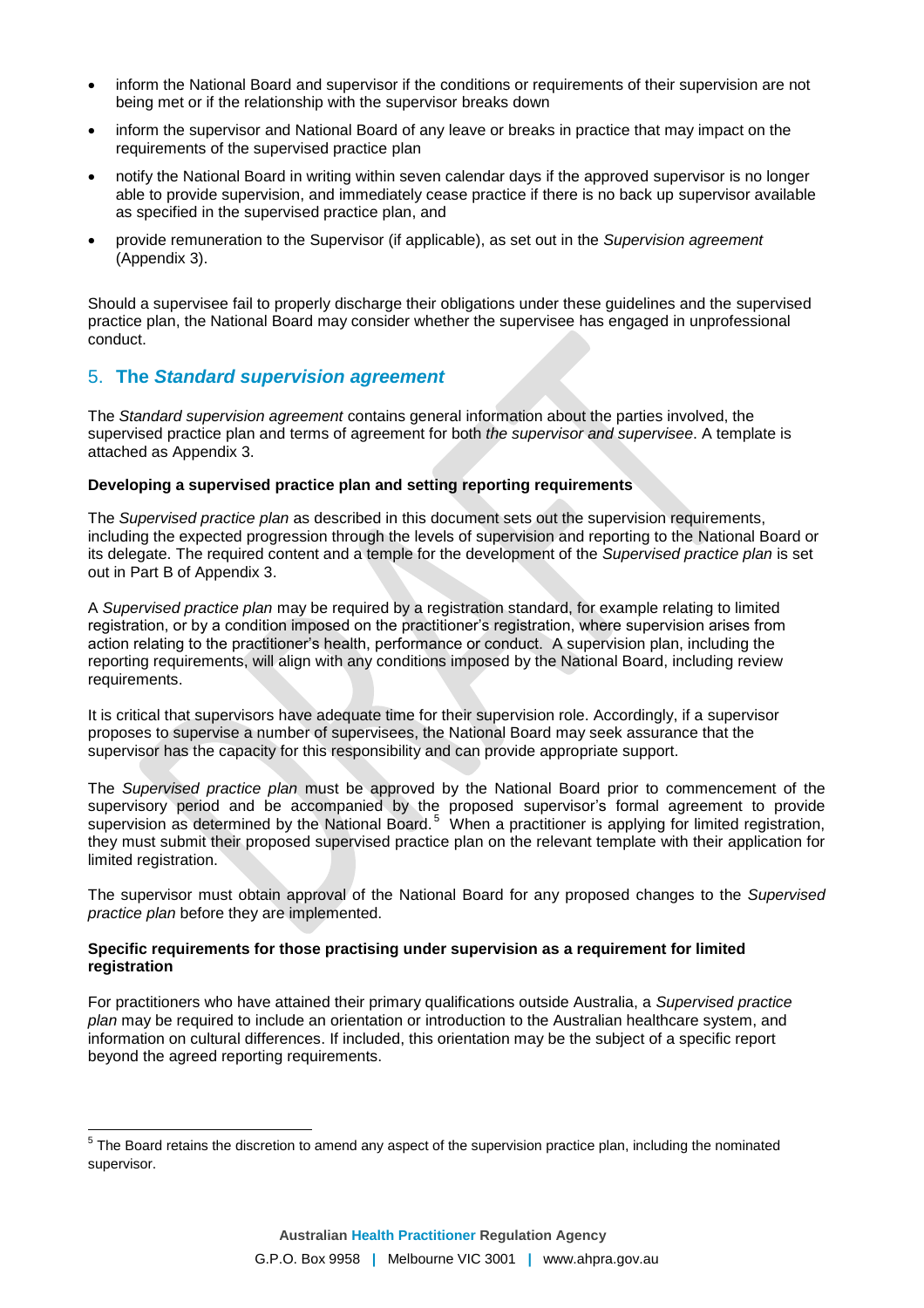# 6. **Reporting requirements**

The reporting requirements for a supervisee will be listed in the supervised practice plan agreed by the Board, the supervisor and the supervisee, or those specified by another entity such as a tribunal. These requirements will be informed by the levels of supervision in *Table 1*.

However, the National Board may, at any time, exercise discretion about the frequency and structure of any report. A supervisor may at any time provide a verbal report to the National Board if there are immediate concerns.

The *Supervised practice plan* will specify:

- the frequency of reporting
- the content and supporting evidence of progress required in each report, and
- the format of the report.

Typically for level 1 supervision reporting will be required on a monthly basis.

Typically, level 2 – 3 supervision would involve an initial report after the first month at that level, reports every three months and then a summary report at renewal of registration.

Typically, level 4 supervision would involve an initial report after the first month and the reports every six months and then a summary report at renewal of registration.

#### **Supervision report**

The supervision report should provide detail against the requirements of the *Supervised practice plan* and explain whether or not its objectives are being achieved, and if not, the measures implemented to address those objectives not achieved.

It should also include changes in supervisory arrangements (including changes in levels) over time agreed in the *Supervised practice plan*, as well as achievements by the supervisee and any emerging issues.

A reporting template is provided as Appendix 3.

#### **Changes in supervisory arrangements**

A supervisee must not practise without a supervisor approved by the National Board and in accordance with any approved supervision plan.

When supervision is initially proposed, itt is recommended that, when practicable, alternative supervision arrangements are included. For example, it is helpful to nominate an alternate supervisor for National Board approval so that in the event where the initial supervisor is no longer able to discharge his or her duties, the alternative supervisor can assume supervisory responsibilities. If the alternative supervisor is unable to assume supervisory responsibilities, or if there is an unexpected need to change both supervisors, the supervisee **must cease practice immediately.**

Only in appropriate circumstances would a health practitioner who is not a chiropractor be considered as a supervisor e.g. as an alternate supervisor for temporary situations or in very remote locations.

The supervisee must:

- notify the National Board in writing of intent to change supervisors no less than seven calendar days before the proposed date of change or within seven calendar days of any unexpected supervisor changes (such as due to illness)
- submit proposed new supervision arrangements to the National Board for consideration, including name and contact details of proposed new supervisor(s), new signed supervisor and supervisee agreements and undertakings and a new *Supervised practice plan*
- provide to the proposed new supervisor(s) copies of: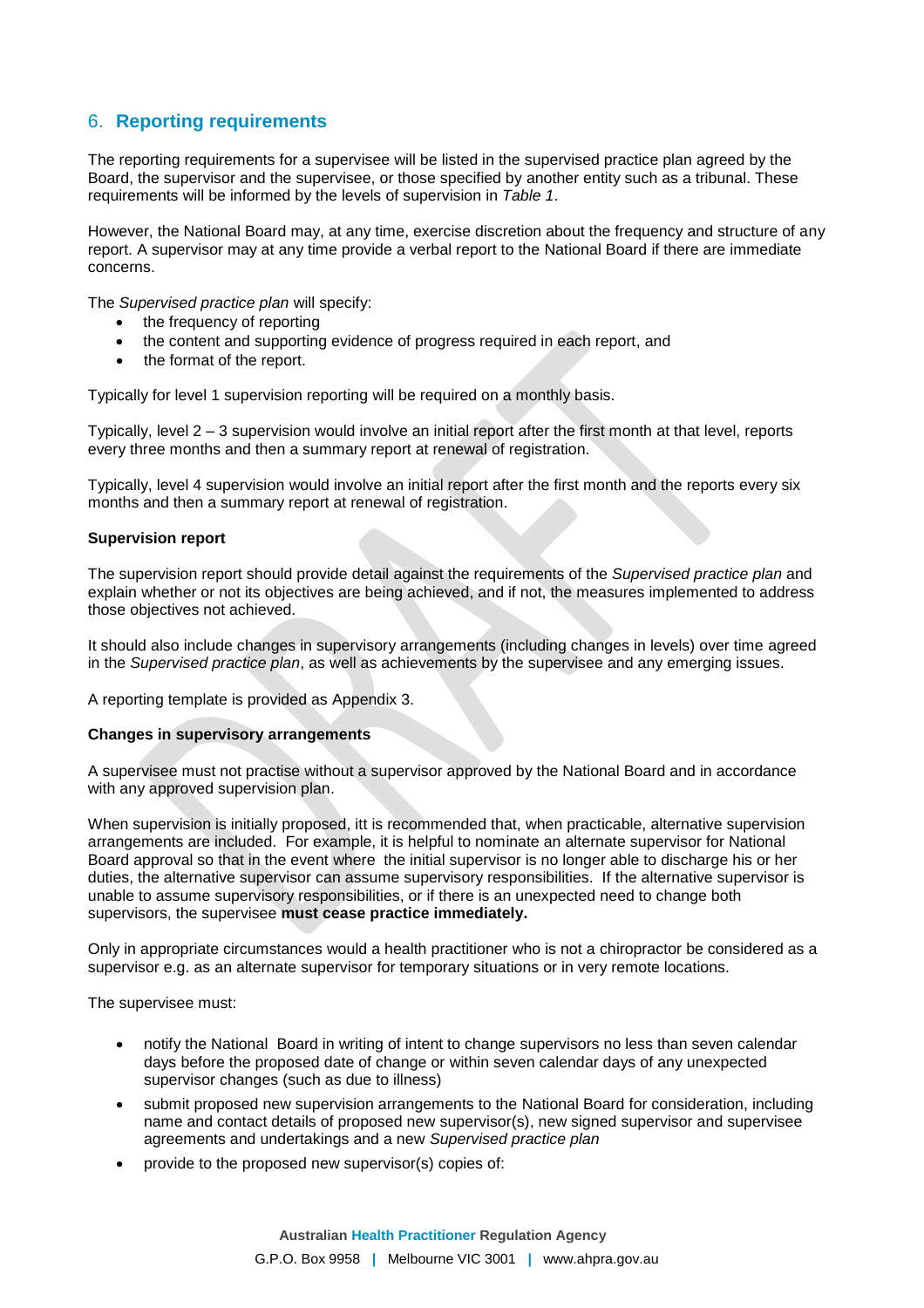- o previous *supervisor* undertakings
- o supervised practice plan(s), and
- o supervision report(s).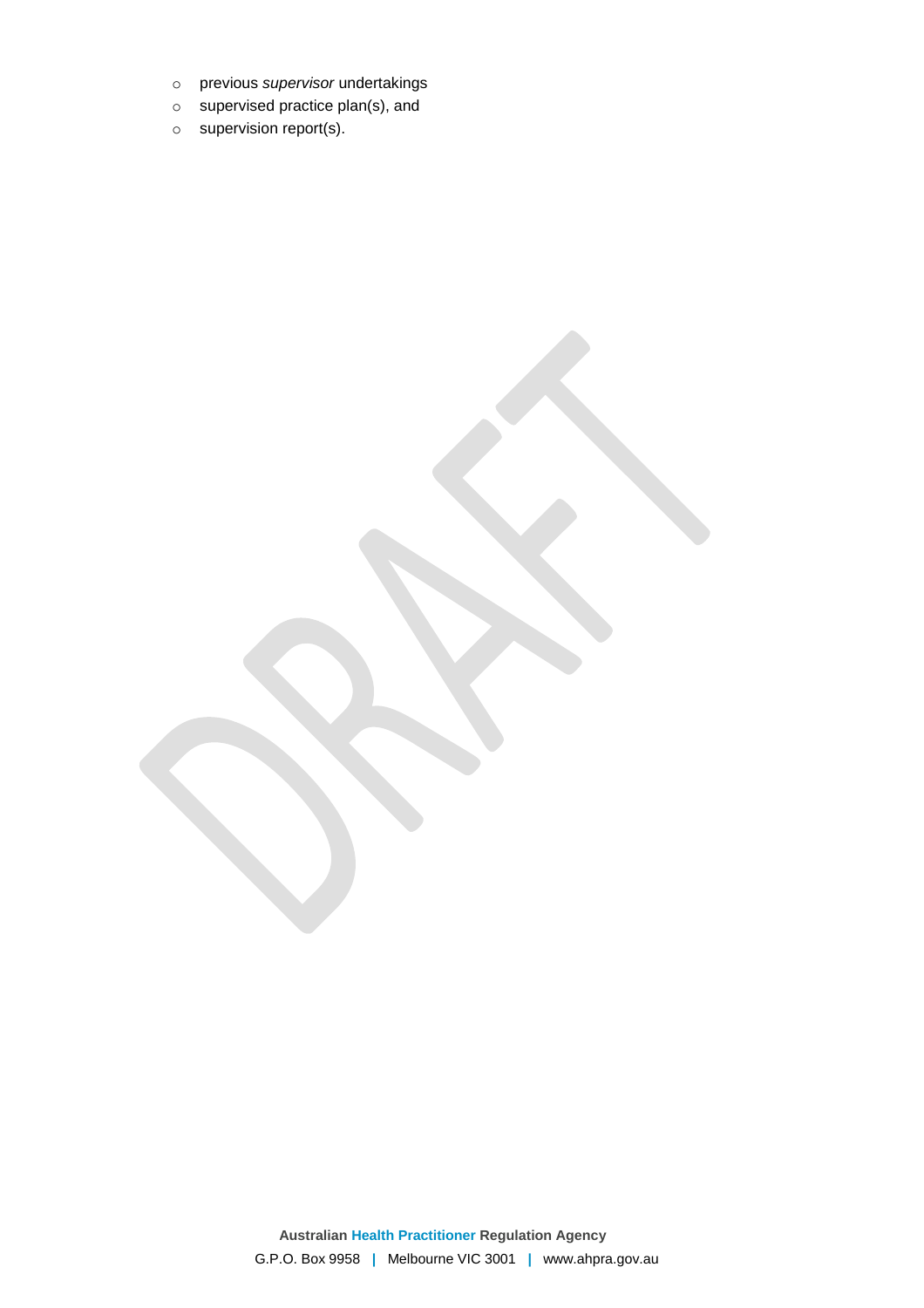# **7. References**

Health Workforce Australia is undertaking a range of work on clinical supervision which may include some useful references ([www.hwa.gov.au/work-programs/clinical-training-reform/clinical-supervision-support](http://www.hwa.gov.au/work-programs/clinical-training-reform/clinical-supervision-support-program)[program](http://www.hwa.gov.au/work-programs/clinical-training-reform/clinical-supervision-support-program)<sub>)</sub>

## **8. Review**

The Board will review this Guideline at least every three years.

Date of issue: Date of review: Last reviewed: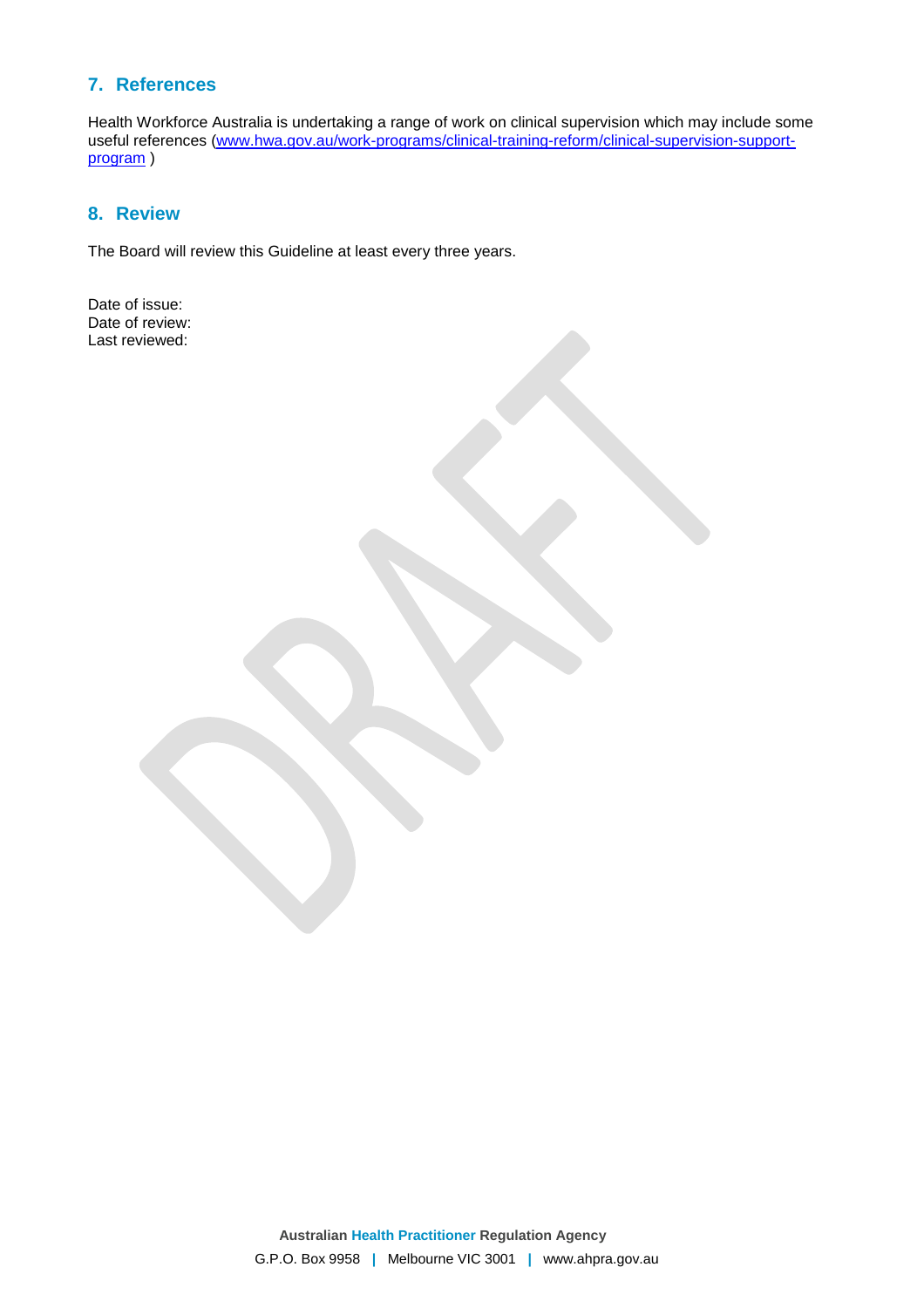# Appendix 1

## **Health Practitioner Regulation National Law, as in force in each state and territory**

#### **General provisions**

#### *Division 3 Registration standards and codes and guidelines*

#### **39 Codes and guidelines**

A *National Board* may develop and approve codes and guidelines—

- (a) to provide guidance to the health practitioners it registers; and
- (b) about other matters relevant to the exercise of its functions.

#### **40 Consultation about registration standards, codes and guidelines**

- (1) If a *National Board* develops a registration standard or a code or guideline, it must ensure there is wide-ranging consultation about its content.
- (2) A contravention of subsection (1) does not invalidate a registration standard, code or guideline.
- (3) The following must be published on a *National Board*'s website—
	- (a) a registration standard developed by the Board and approved by the Ministerial Council;
		- (b) a code or guideline approved by the *National Board*.
- (4) An approved registration standard or a code or guideline takes effect—
	- (a) on the day it is published on the *National Board*'s website; or
	- (b) if a later day is stated in the registration standard, code or guideline, on that day.

## **41 Use of registration standards, codes or guidelines in disciplinary proceedings**

An approved registration standard for a health profession, or a code or guideline approved by a *National Board*, is admissible in proceedings under this Law or a law of a co-regulatory jurisdiction against a health practitioner registered by the Board as evidence of what constitutes appropriate professional conduct or practice for the health profession.

## **Specific provisions**

Provisions of the *National Law* that refer to supervised practice are ss. 35, 62, 66, 68, 69, 178, 191, 196 and 271.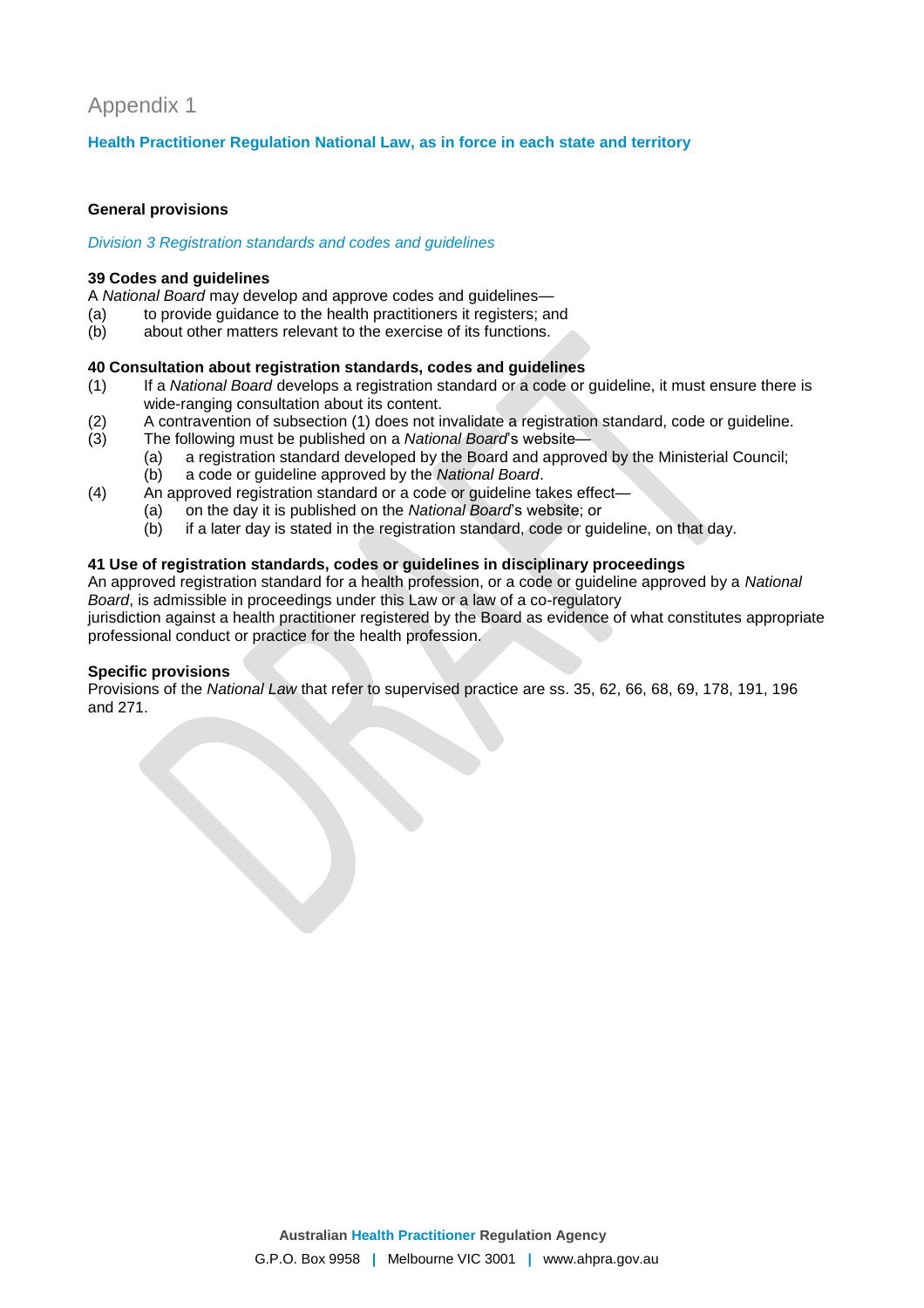## **Definitions**

**Practice** means any role, whether remunerated or not, in which the individual uses his or her skills and knowledge as a health practitioner in the profession. For the purposes of the registration standard on recency of practice, practice is not restricted to the provision of direct clinical care. It also includes working in a direct non-clinical relationship with clients, working in management, administration, education, research, advisory, regulatory or policy development roles, and any other roles that impact on safe, effective delivery of services in the profession and/or uses the individual's professional skills.

**Supervision, for the purposes of these guidelines,** incorporates elements of direction and guidance. It is a formal process of professional support and learning which enables a practitioner (*supervisee*) to develop knowledge and competence, assume responsibility for their own practice and enhance public protection and safety. Supervision may be *direct, indirect* or *remote* according to the nature of context under which the practice is being supervised. A *supervisor* in the context of a re-entry to practice plan will generally be required to provide reports to the *National Board* at determined intervals.

**Direct supervision** is when the *supervisor* is actually present on the premises when the *supervisee* is practising; observes and works with the *supervisee*; refer to levels of supervision contained in *Table 1*. **Indirect supervision** is when the *supervisor* is easily contactable and is available to observe and discuss clinical management with the *supervisee* in the presence of the patient/client; refer to levels of supervision contained in *Table 1*.

**Remote supervision** is when the *supervisor* is contactable to discuss clinical activities however is not on the premises or required to directly observe or participate in the clinical management; refer to levels of supervision contained in *Table 1*.

**Mentoring** is a relationship in which the mentor facilitates the personal and professional growth and development of another practitioner (the *mentee*). Mentoring may also be relevant where a practitioner is changing their scope of practice. The mentor relationship is generally considered by the *National Board* to be less formal than that of a *supervisor* role and has different responsibilities and obligations. There are elements of mentoring in supervision arrangements. These guidelines are focused on supervision, not mentoring, but this definition is included for clarification.

A **supervisor** is a suitably qualified and experienced chiropractor who must usually have a minimum of **five (5) years** experience working in Australia (upon application, the *National Board* may consider making an exception to this requirement in exceptional circumstances).

The *supervisor* undertakes to assess, monitor and report to the *National Board* about the performance of a practitioner undertaking supervised practice. Supervisors must be registered practitioners and should not themselves be subject to supervisory arrangements and their registration should not be subject to conditions undertakings or reprimands that would impact on their ability to effectively supervise the *supervisee*. The *National Board* may consider other practitioners in exceptional circumstances where appropriate.

A *supervisee* is a practitioner holding limited registration or registration with conditions or undertakings, or who has entered into an undertaking that requires supervision or is working towards an endorsement, or is returning to practice, practising under the oversight and direction of a *supervisor* to meet the objectives of a *supervised practice plan*.

A **Supervised practice plan** means a plan that is agreed between the *National Board*, the *supervisor* and *supervisee* that sets out the objectives of the supervision, the levels, type and amount of supervision required and how the supervision is to occur.

The S*upervised practice plan* should reflect a balance between the need for the supervision, the practitioner's current level of training, competence and scope of practice and the position in which the *supervisee* will be practising.

A **supervision report** is a document submitted in the format approved by the *National Board* at the intervals agreed in the *supervised practice plan* and details progress against the *supervised practice plan*.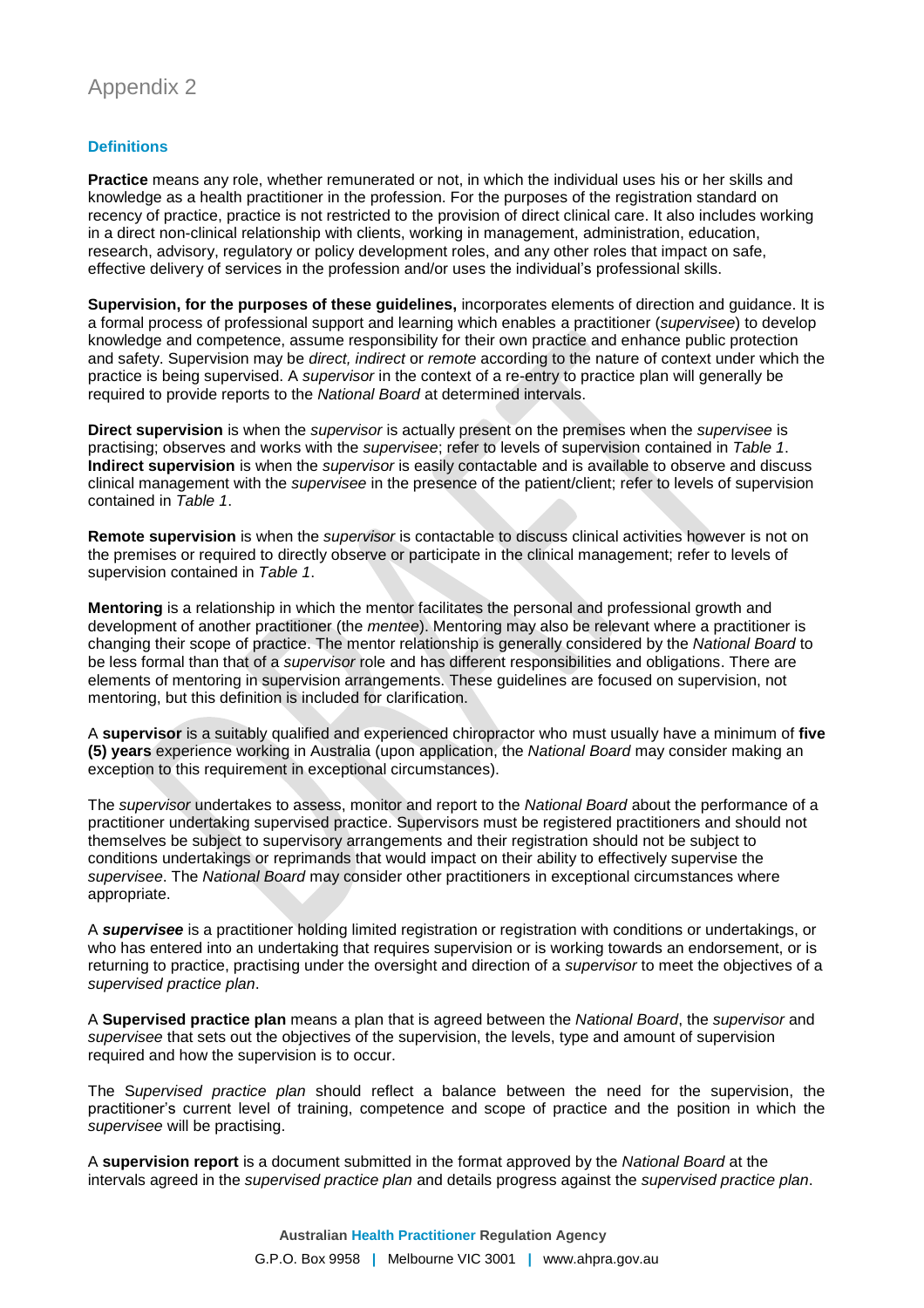Additional supervision reports may be submitted at any time and are mandated if there are any changes proposed to the S*upervised practice plan* (as described in the supervised plan) or if there are concerns about the *supervisee*.

> **Australian Health Practitioner Regulation Agency** G.P.O. Box 9958 **|** Melbourne VIC 3001 **|** www.ahpra.gov.au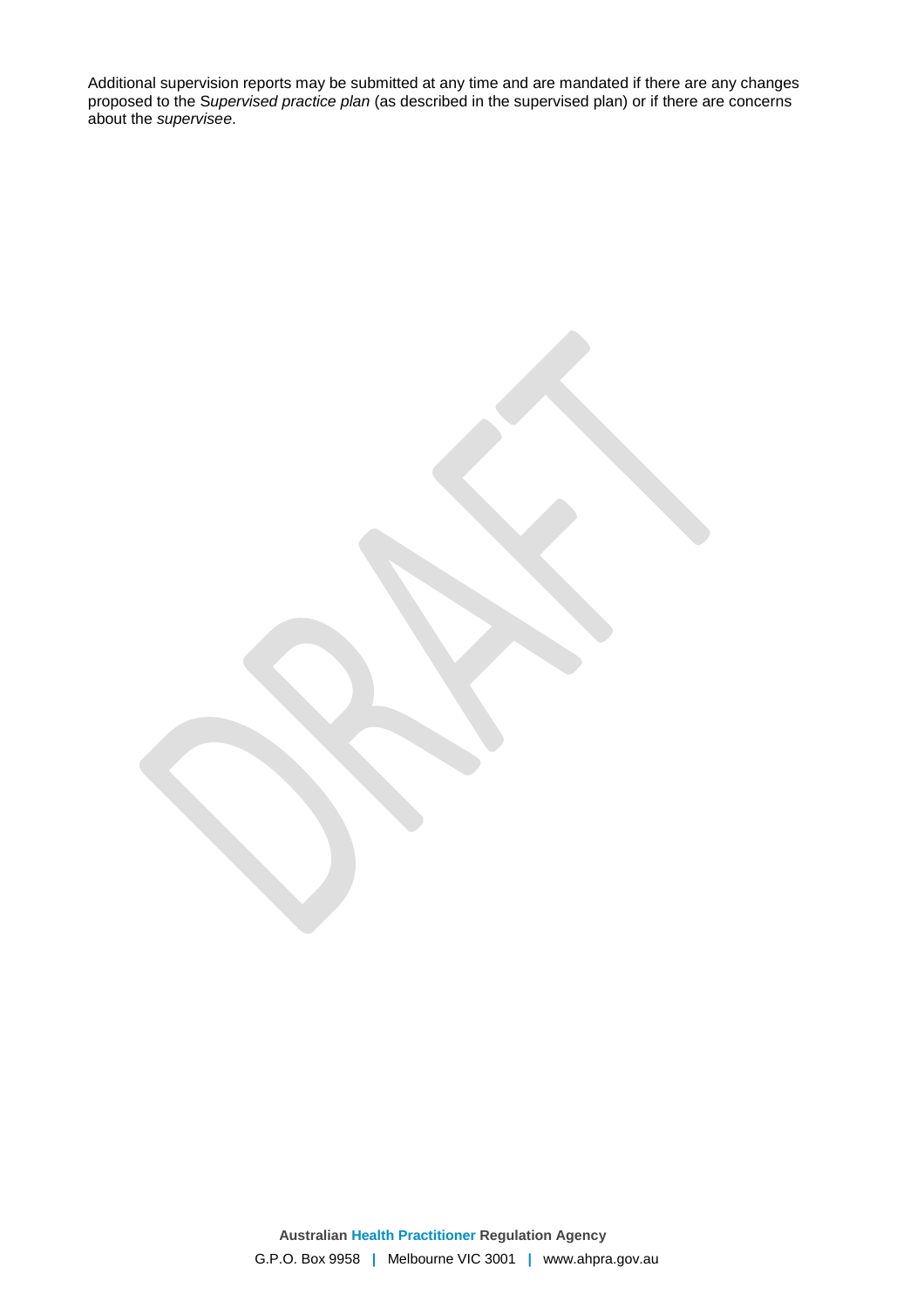# **Standard supervision agreement**

# **PART A: General information**

| Supervisor (supervisor 1): |  |  |
|----------------------------|--|--|
|                            |  |  |

| Last name:                                           |            |
|------------------------------------------------------|------------|
| First name:                                          |            |
| Practice address:                                    |            |
| Telephone:                                           |            |
| Work:                                                | Mobile:    |
| Fax:                                                 | Signature: |
| Email:                                               |            |
| Secondary supervisor (supervisor 2): (if applicable) |            |
| Last name:                                           |            |
| First name:                                          |            |
| Practice address:                                    |            |
| Telephone:                                           |            |
| Work:                                                | Mobile:    |
| Fax:                                                 | Signature: |
| Email:                                               |            |
|                                                      |            |
| Supervisee:                                          |            |
| Last name:                                           |            |
| First name:                                          |            |
| Postal address:                                      |            |
| Telephone:                                           |            |
| Work:                                                | Mobile:    |
| Fax:                                                 | Signature: |
| Email:                                               |            |

Role description of supervisee: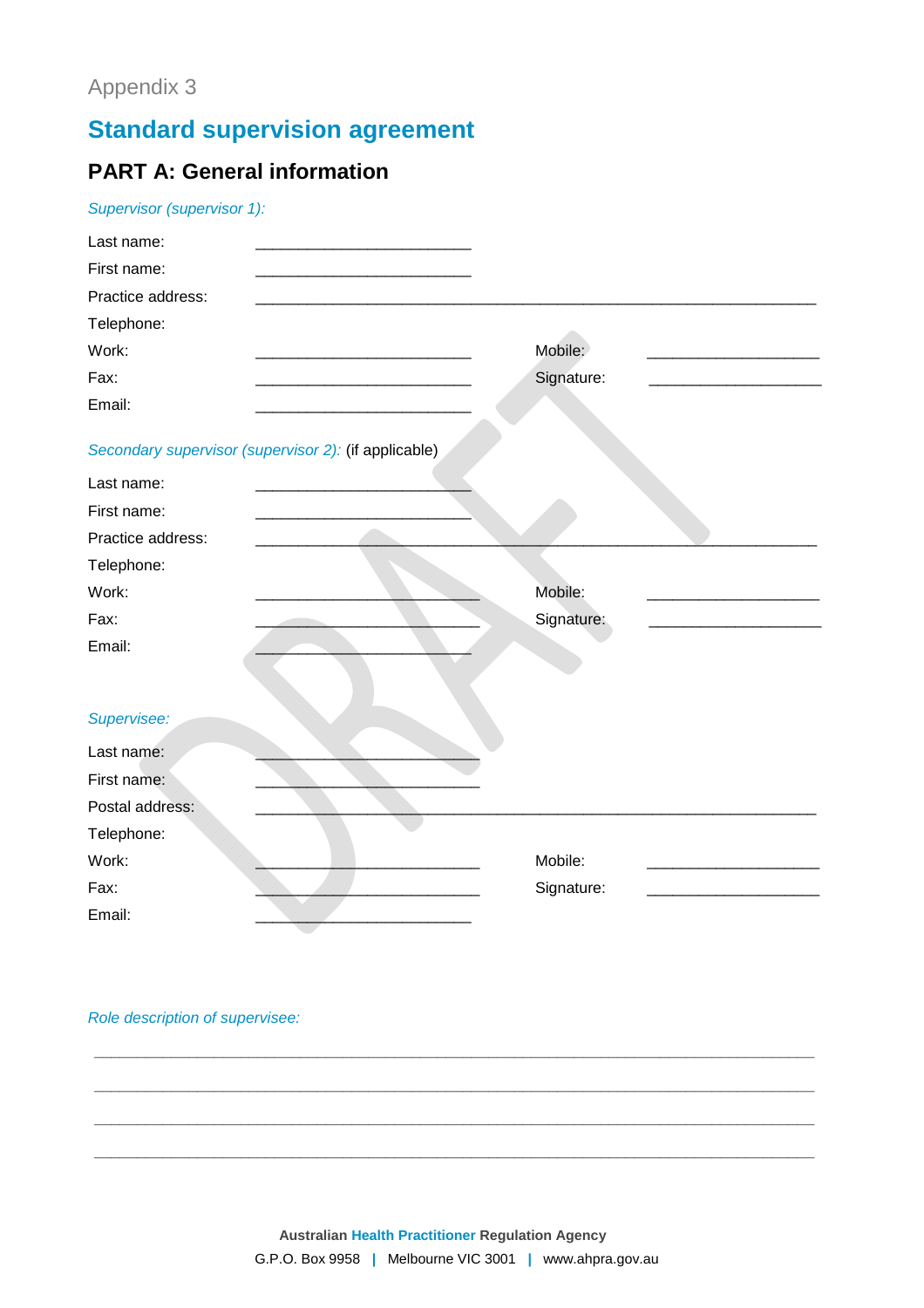Role description of supervisor: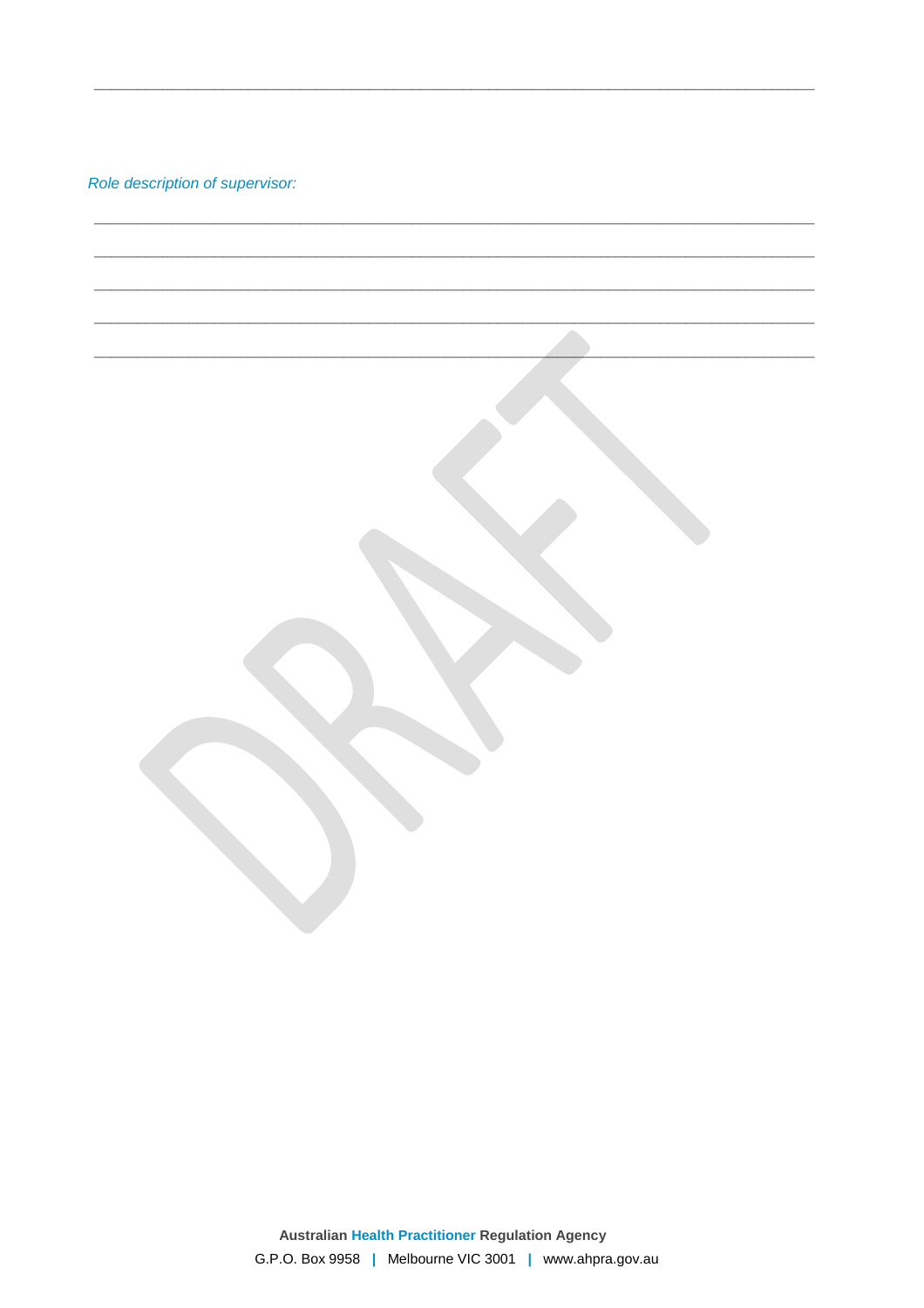# **Standard supervision agreement**

# PART B: Supervised practice plan

## **Supervision requirements**

Origin: Board decision / Tribunal decision / Panel decision / Voluntary/ Change of Practice Type

## Details/Background:

## Purpose:

The purpose of the proposed supervision is to:

## **Specific Objectives:**

The specific objectives to be achieved as part of the supervision are:

**Additional requirements:** 

## Time period:

From: \_\_\_\_\_\_\_\_\_\_\_\_\_\_\_\_\_\_\_\_\_\_

To: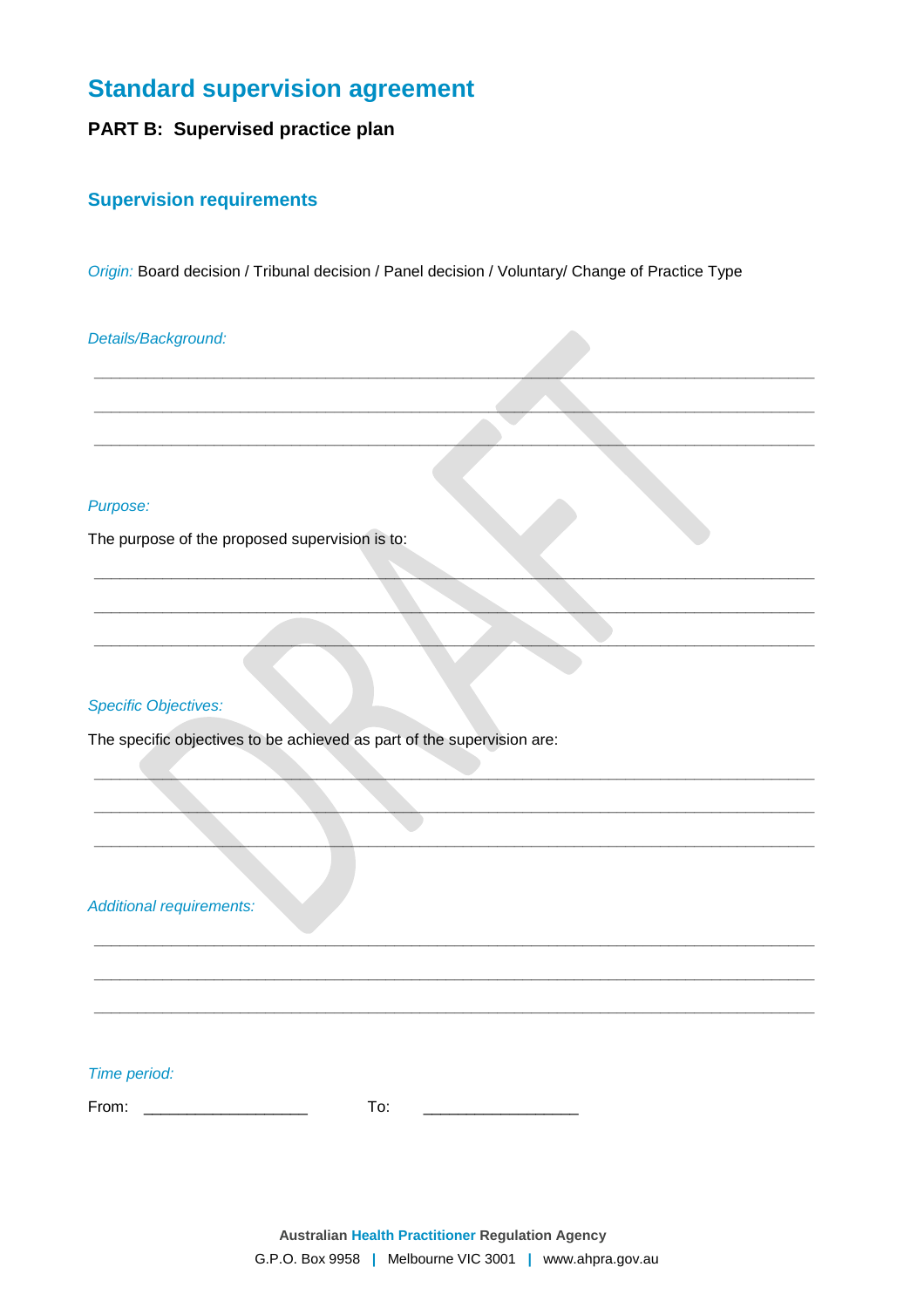#### *Reporting schedule:*

| $1st$ Report - _______ days from commencement = ____________________________ |  |
|------------------------------------------------------------------------------|--|
| $2^{nd}$ Report - ____ days from commencement = ________                     |  |
| $3rd$ Report - _____ days from commencement = ___________                    |  |
| $4th$ Report - _____ days from commencement = ___________                    |  |

#### *Additional reports:*

# **Supervision Level**

#### *Commencing level:* Level **\_\_\_\_**

*Authority for progression:* (National Board or Supervisor?)

## *Anticipated Progression*

| <b>From</b> | Τo    | <b>Time</b> | Proposed threshold criteria for progression |
|-------------|-------|-------------|---------------------------------------------|
| Level       | Level |             |                                             |
| Level       | Level |             |                                             |
| Level       | Level |             |                                             |

**\_\_\_\_\_\_\_\_\_\_\_\_\_\_\_\_\_\_\_\_\_\_\_\_\_\_\_\_\_\_\_\_\_\_\_\_\_\_\_\_\_\_\_\_\_\_\_\_\_\_\_\_\_\_\_\_\_\_\_\_\_\_\_\_\_\_\_\_\_\_\_\_\_\_\_\_\_\_\_\_\_\_\_\_**

**\_\_\_\_\_\_\_\_\_\_\_\_\_\_\_\_\_\_\_\_\_\_\_\_\_\_\_\_\_\_\_\_\_\_\_\_\_\_\_\_\_\_\_\_\_\_\_\_\_\_\_\_\_\_\_\_\_\_\_\_\_\_\_\_\_\_\_\_\_\_\_\_\_\_\_\_\_\_\_\_\_\_\_\_**

**\_\_\_\_\_\_\_\_\_\_\_\_\_\_\_\_\_\_\_\_\_\_\_\_\_\_\_\_\_\_\_\_\_\_\_\_\_\_\_\_\_\_\_\_\_\_\_\_\_\_\_\_\_\_\_\_\_\_\_\_\_\_\_\_\_\_\_\_\_\_\_\_\_\_\_\_\_\_\_\_\_\_\_\_**

#### *Range of activities*

The range of activities that a supervisor may require the supervisee to undertake to enhance the benefit of the supervision program and gauge levels of competency for the purposes of reporting and varying the level of supervision can include (but are not limited to):

| <b>Fault Finding</b>         | <b>Group Discussions</b>                                         |
|------------------------------|------------------------------------------------------------------|
| Role Plays                   | Preparation of reports, assignments or<br>other written material |
| <b>Verbal Questioning</b>    | Review of documents and readings                                 |
| Verbal Presentations         | Self Assessment/Critical Reflection                              |
| <b>Written Presentations</b> | Portfolio Compilation                                            |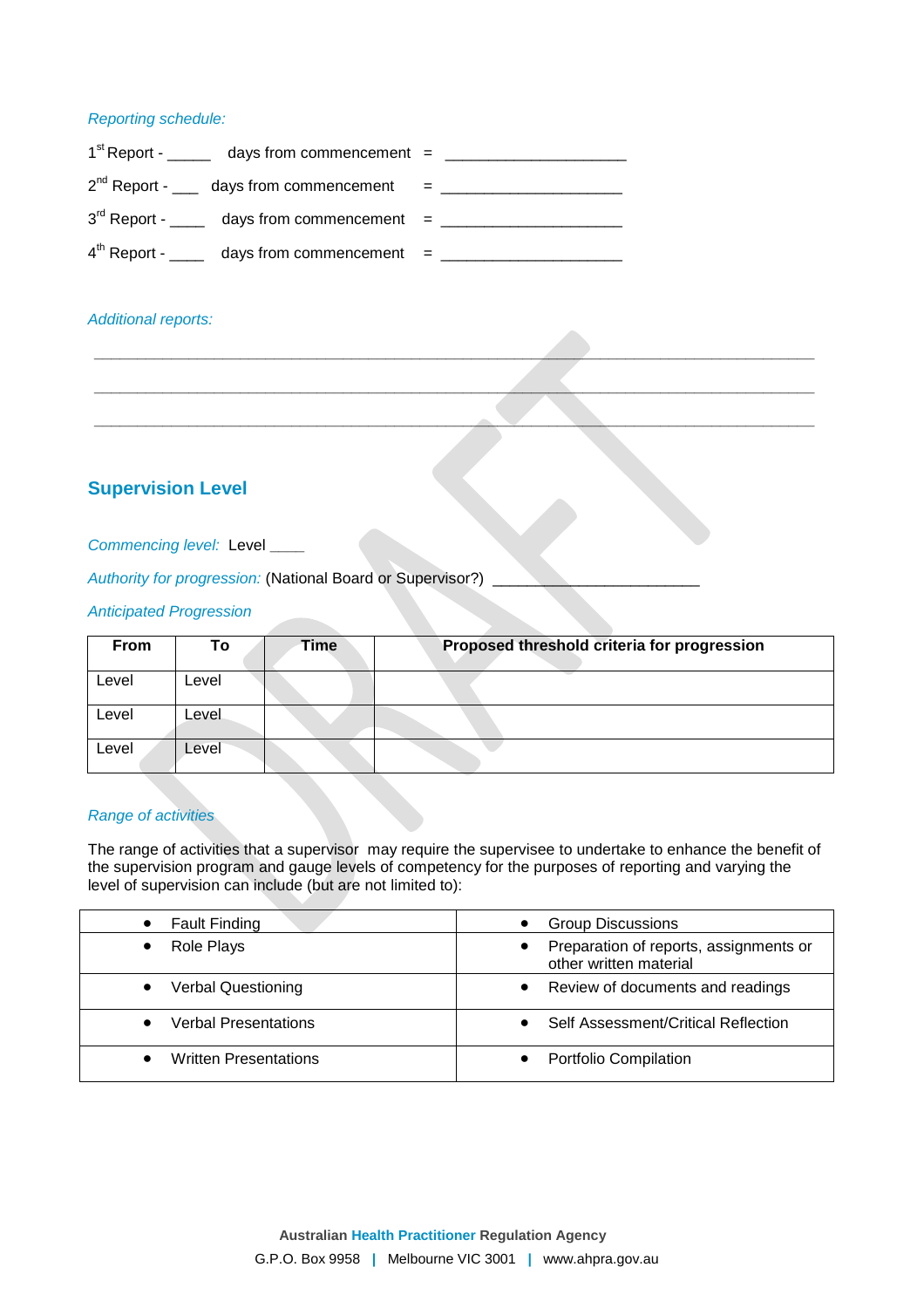## **Financial arrangements:**

*The estimated total cost associated with this program is*: \$\_\_\_\_\_\_\_\_\_\_

This comprises of the following amounts:

- $\bullet$  \$ for
- $\frac{1}{2}$  for
- $\frac{1}{2}$  for
- $\frac{1}{2}$  for

## *The supervisee is responsible for costs payable to the supervisor to the amount of*: \$\_\_\_\_\_\_\_\_\_

This may be progressively payable upon the receipt of an appropriate tax invoice from the supervisor according to the following schedule:

- Payment  $#1$  of  $\frac{6}{2}$
- Payment  $#2$  of  $\frac{6}{2}$
- Payment #3 of \$\_\_\_\_\_\_\_\_\_\_

#### *Additional matters:*

| Agreed by:    |        |             |        |
|---------------|--------|-------------|--------|
| Supervisor 1: | (NAME) | (SIGNATURE) | (DATE) |
| Supervisor 2: | (NAME) | (SIGNATURE) | (DATE) |
| Supervisee:   | (NAME) | (SIGNATURE) | (DATE) |

**\_\_\_\_\_\_\_\_\_\_\_\_\_\_\_\_\_\_\_\_\_\_\_\_\_\_\_\_\_\_\_\_\_\_\_\_\_\_\_\_\_\_\_\_\_\_\_\_\_\_\_\_\_\_\_\_\_\_\_\_\_\_\_\_\_\_\_\_\_\_\_\_\_\_\_\_\_\_\_\_\_\_\_\_**

**\_\_\_\_\_\_\_\_\_\_\_\_\_\_\_\_\_\_\_\_\_\_\_\_\_\_\_\_\_\_\_\_\_\_\_\_\_\_\_\_\_\_\_\_\_\_\_\_\_\_\_\_\_\_\_\_\_\_\_\_\_\_\_\_\_\_\_\_\_\_\_\_\_\_\_\_\_\_\_\_\_\_\_\_**

**\_\_\_\_\_\_\_\_\_\_\_\_\_\_\_\_\_\_\_\_\_\_\_\_\_\_\_\_\_\_\_\_\_\_\_\_\_\_\_\_\_\_\_\_\_\_\_\_\_\_\_\_\_\_\_\_\_\_\_\_\_\_\_\_\_\_\_\_\_\_\_\_\_\_\_\_\_\_\_\_\_\_\_\_**

*Date approved by the Board:*\_\_\_\_\_\_\_\_\_\_\_\_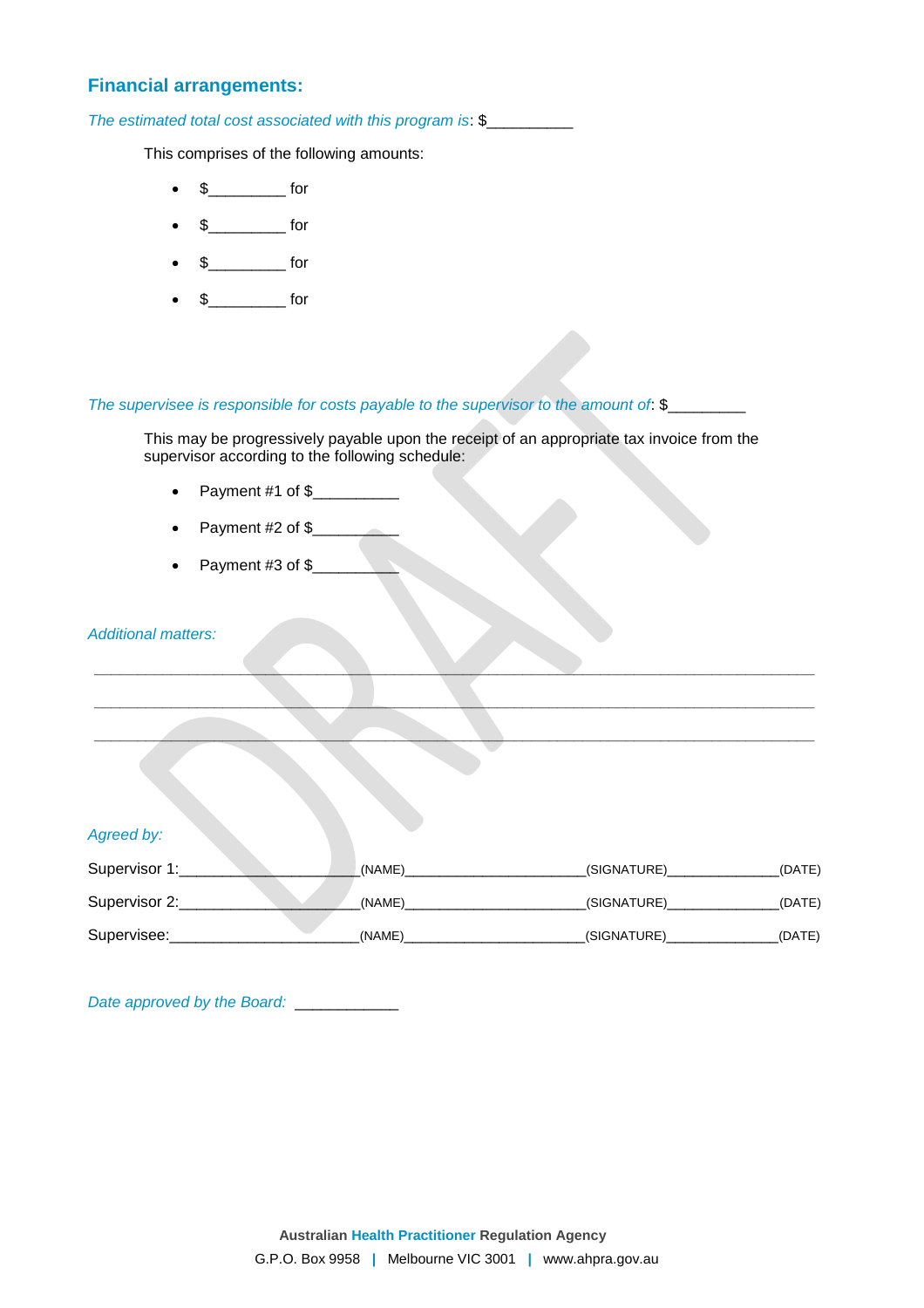# **Standard supervision agreement**

## **PART C: Terms of agreement**

#### **Supervisee**

- 1. I have read and understand the following relevant documents:
	- a. AHPRA Guidelines on Conflict of Interest
- *2.* I understand that any full or partial formal competency assessment carried out as part of the supervision arrangement will be made against the relevant criteria specified in the *'Competency Based Standards for Entry Level Chiropractors' [\(www.ccea.com.au/Publications\)](http://www.ccea.com.au/Publications/Publications.htm))*
- *3.* I agree to undertake the supervision by: \_\_\_\_\_\_\_\_\_\_\_\_\_\_\_\_\_\_\_\_\_\_\_ in accordance with this supervision agreement.
- 4. I understand the estimated amount of extra time I will need to commit to this process
- 5. I understand that any costs associated with the supervision program as specified in the Supervision Plan will be borne by me.
- *6.* I have read and agree to comply with the responsibilities of supervisees as described in the Guidelines for the Supervision of Chiropractors.
- 7. I understand my legal and professional responsibilities and will act accordingly
- 8. I have appropriate professional indemnity insurance for this activity.
- 9. I understand that I must inform the supervisor at the outset of the supervision period of my experience, needs, incidents relevant to my need for supervision and concerns
- 10. I understand that I must participate in activities and assessments as prescribed in the supervision plan.
- 11. I understand that I must familiarise myself with my legal and professional responsibilities and comply with these
- 12. I understand that I must familiarise myself with safety policies and procedures and comply with these
- 13. I understand that I must follow directions and instruction from the supervisor and ask questions to clarify where necessary
- 14. I understand that I must advise the supervisor of any uncertainties and incidents during the period of supervision
- 15. I understand that I must reflect on and respond to feedback
- 16. I do not have any conflict of interest a described in the Guidelines on Conflict of Interest listed above.

Name of prospective supervisee:

Name of prospective supervisor:

Signature of prospective supervisee: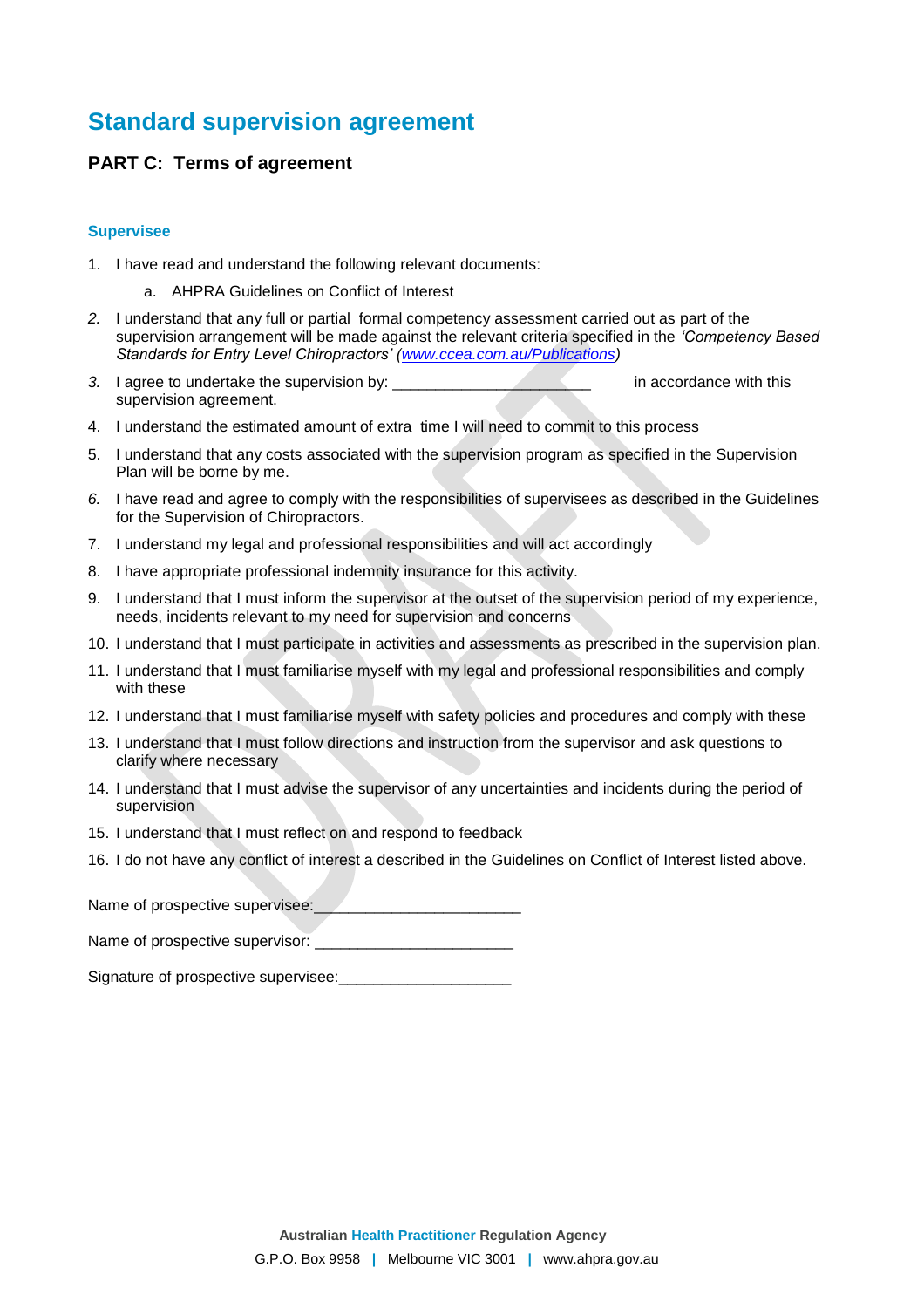#### **Supervisor**

- 1. I have read and understand the following relevant documents:
	- a. AHPRA Guidelines on Conflict of Interest
- *2.* I understand that any full or partial formal competency assessment carried out as part of the supervision arrangement will be made against the relevant criteria specified in the *'Competency Based Standards for Entry Level Chiropractors' [\(www.ccea.com.au/Publications\)](http://www.ccea.com.au/Publications/Publications.htm))*
- *3.* I agree to undertake the role of supervisor of: \_\_\_\_\_\_\_\_\_\_\_\_\_\_\_\_\_\_\_\_\_ in accordance with this supervision agreement.
- 4. I understand the estimated amount of time that this role of supervisor will take.
- 5. I understand that any costs associated with the supervision program as specified in the Supervision Plan will be borne by the Supervisee.
- *6.* I have read and agree to comply with the responsibilities of supervisors as described in the Guidelines for the Supervision of Chiropractors.
- *7.* I understand that the prospective supervisee has read and has agreed to comply with the responsibilities of supervisees
- 8. I understand my legal and professional responsibilities and will act accordingly.
- 9. I have appropriate professional indemnity insurance for this activity.
- 10. I understand that I must make every effort to ensure that those being supervised:
	- understand their legal responsibilities and constraints within which they must operate,
	- follow the ethical principles that apply to Chiropractic practice, and
	- comply with the Standards, Codes and Guidelines published by the *National Board*
- 11. I understand that I must provide clear direction to the supervisee.
- 12. I understand that I must take responsibility for the interventions carried out by others working under my supervision.
- 13. I understand that I must provide honest and responsible reports as required by the Chiropractic Board of Australia
- 14. I understand that I must be an experienced registered practitioner, with a minimum of three years' practice as a registered Chiropractor and not be subject to any conditions, undertaking or reprimands that might impact me ability to be an effective supervisor.
- 15. I do not have any conflict of interest a described in the Guidelines on Conflict of Interest listed above.

Name of prospective supervisor:

Name of prospective supervisee:

Signature of prospective supervisor: